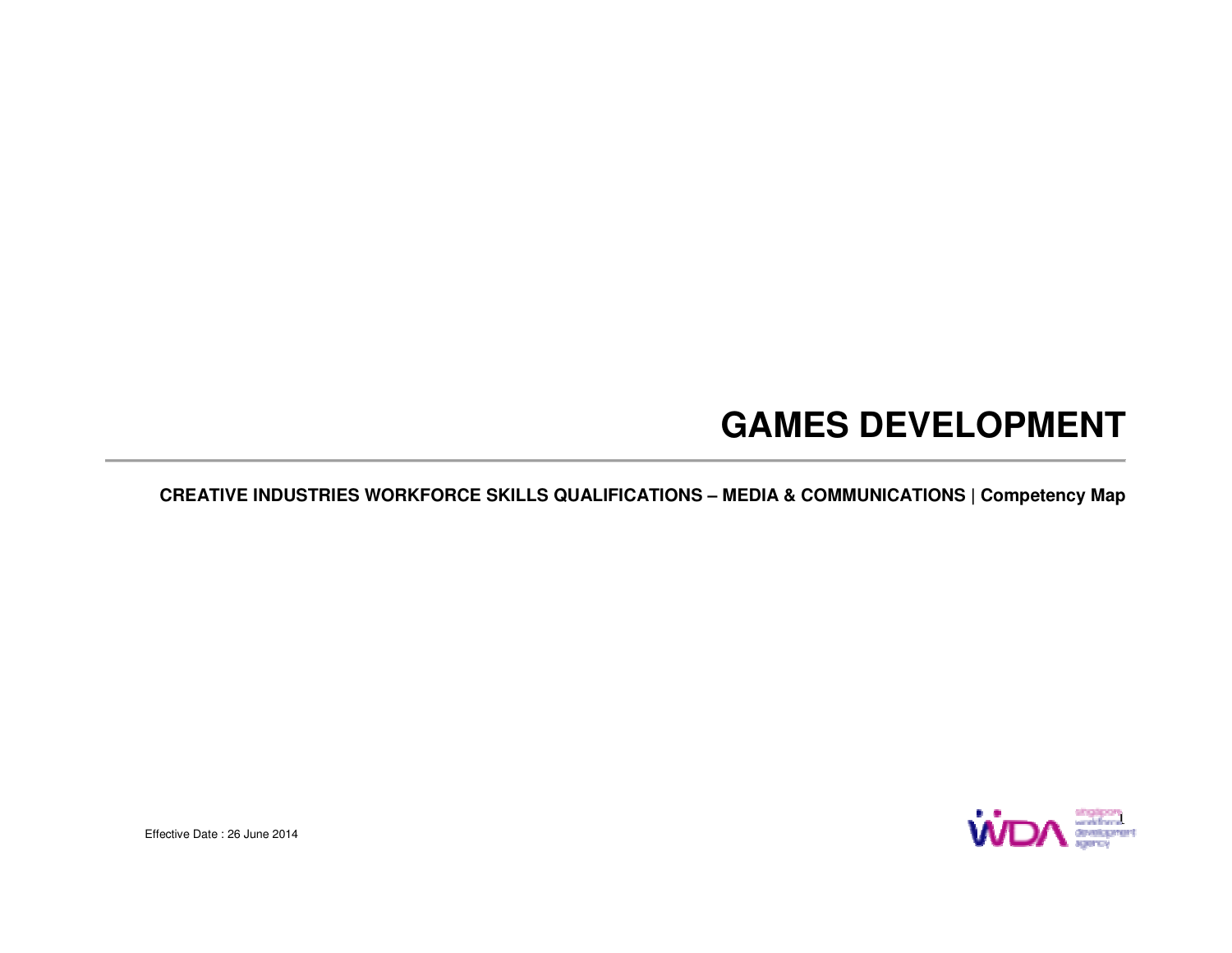#### **INTRODUCTION** | GAMES DEVELOPMENT

#### **INTRODUCTION TO THE GAMES DEVELOPMENT COMPETENCY MAP**

The Games Development Competency Map is part of the Creative Industries Workforce Skills Qualifications (WSQ) Framework, which comprises 26 competency maps covering three Creative Industries clusters of Arts and Culture, Design and Media and Communications.

| <b>ARTS AND CULTURE</b>                                                                                    | <b>DESIGN</b>                                                                                  | <b>MEDIA AND COMMUNICATIONS</b>                                                                                                                                                                                                                                                                  |
|------------------------------------------------------------------------------------------------------------|------------------------------------------------------------------------------------------------|--------------------------------------------------------------------------------------------------------------------------------------------------------------------------------------------------------------------------------------------------------------------------------------------------|
| <b>Creative Practice</b><br><b>Cultural Heritage</b><br><b>Events Management</b><br><b>Performing Arts</b> | Architecture<br><b>Exhibition Design</b><br><b>Interior Design</b><br><b>Industrial Design</b> | <b>Advertising</b><br><b>Broadcast</b><br><b>Direct &amp; Interactive Marketing</b><br>Film & TV                                                                                                                                                                                                 |
| <b>Technical Theatre</b><br><b>Visual Arts</b>                                                             | <b>Visual Communication</b>                                                                    | Digital Media - Animation<br>Digital Media - Games Development<br>Digital Media - Interactive Media<br><b>Library &amp; Information Services</b><br>Media<br><b>Music</b><br><b>Public Relations</b><br><b>Printing</b><br><b>Publishing - Book</b><br>Publishing - Magazine<br>Publishing - Web |

Each competency map of the Creative Industries WSQ Framework has been endorsed by the Manpower Skills and Training Council to steer the training and development of professionals in the Creative Industries.

This Games Development Competency Map provides an overview of the competencies required of different functions and job roles of the Games Development industry. The development of the Games Development Competency Map was guided by the Industry Key Purpose (IKP) and it was developed after detailed consultation with representatives from the Games Development industry.

Each of the competency units listed in this competency map are further developed into competency standards that provide information on the expected work activities, expected work outcomes and skills and knowledge required of a person to perform the work activities addressed by the competency standards. The competency units are further grouped together into qualifications to provide guides for competency progression pathways for the Games Development industry.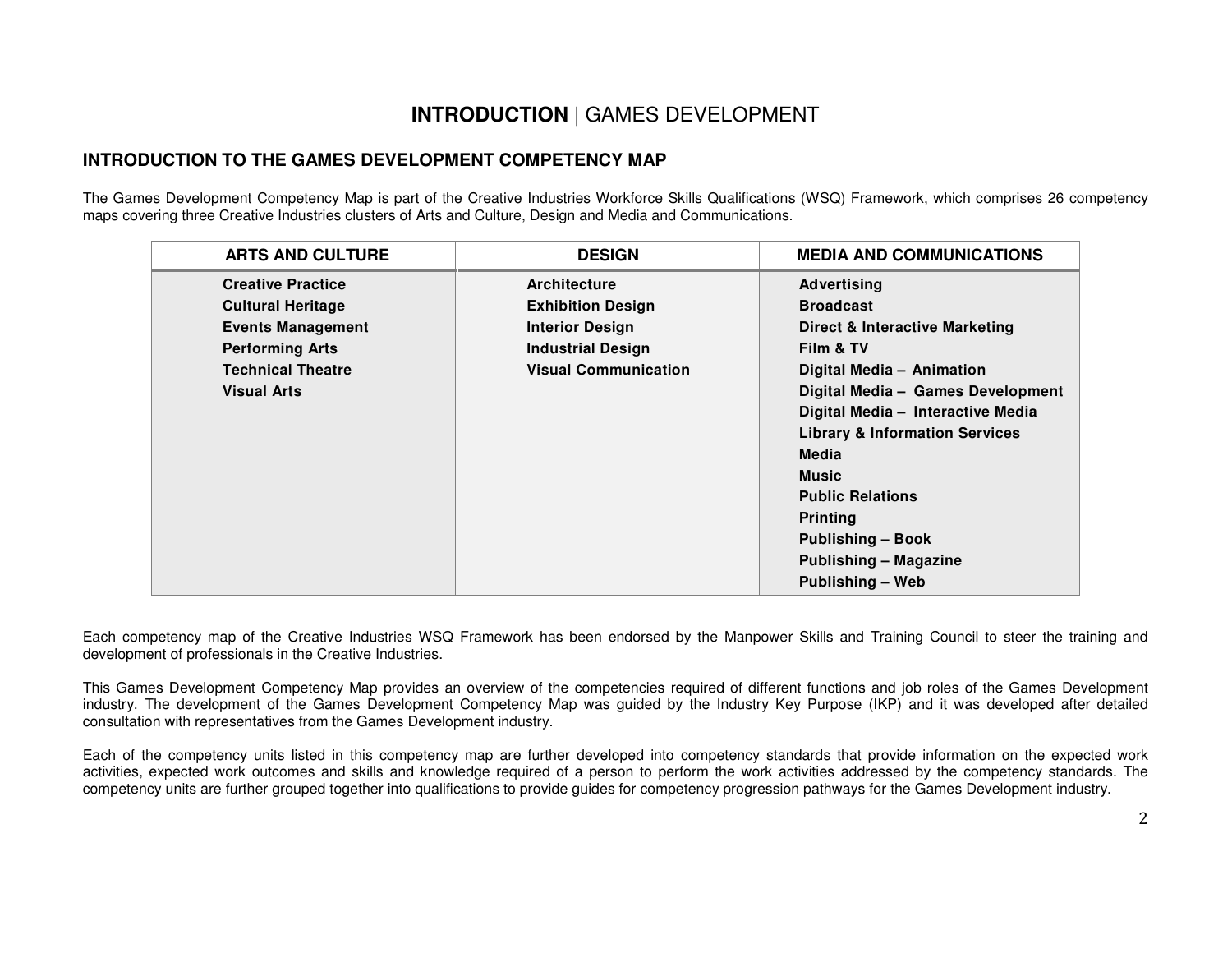#### **INTRODUCTION** | GAMES DEVELOPMENT

The Games Development Competency Map serves as a resource for employers and individuals to chart training and development and career development pathways and for training providers to identify potential training programmes to develop and deliver.

The details of the competency standards and qualifications documents are recorded in separate documents from the Games Development Competency Map and should be read together to serve the needs of employers, individuals and training providers.

The Games Development Competency Map would be reviewed on a regular basis (i.e., at least every three years). This will help to ensure that the Games Development Competency Map is current and continually meet industry needs.

#### **CONTENTS**

| Introduction to Games Development Competency Map | 2  |
|--------------------------------------------------|----|
| <b>Industry Key Purpose</b>                      | 4  |
| Job Titles                                       | 5  |
| <b>Competency Units</b>                          |    |
| <b>Competency Category</b>                       | 8  |
| <b>Art Competencies</b>                          | 9  |
| <b>Business Competencies</b>                     | 18 |
| <b>Technical Competencies</b>                    | 22 |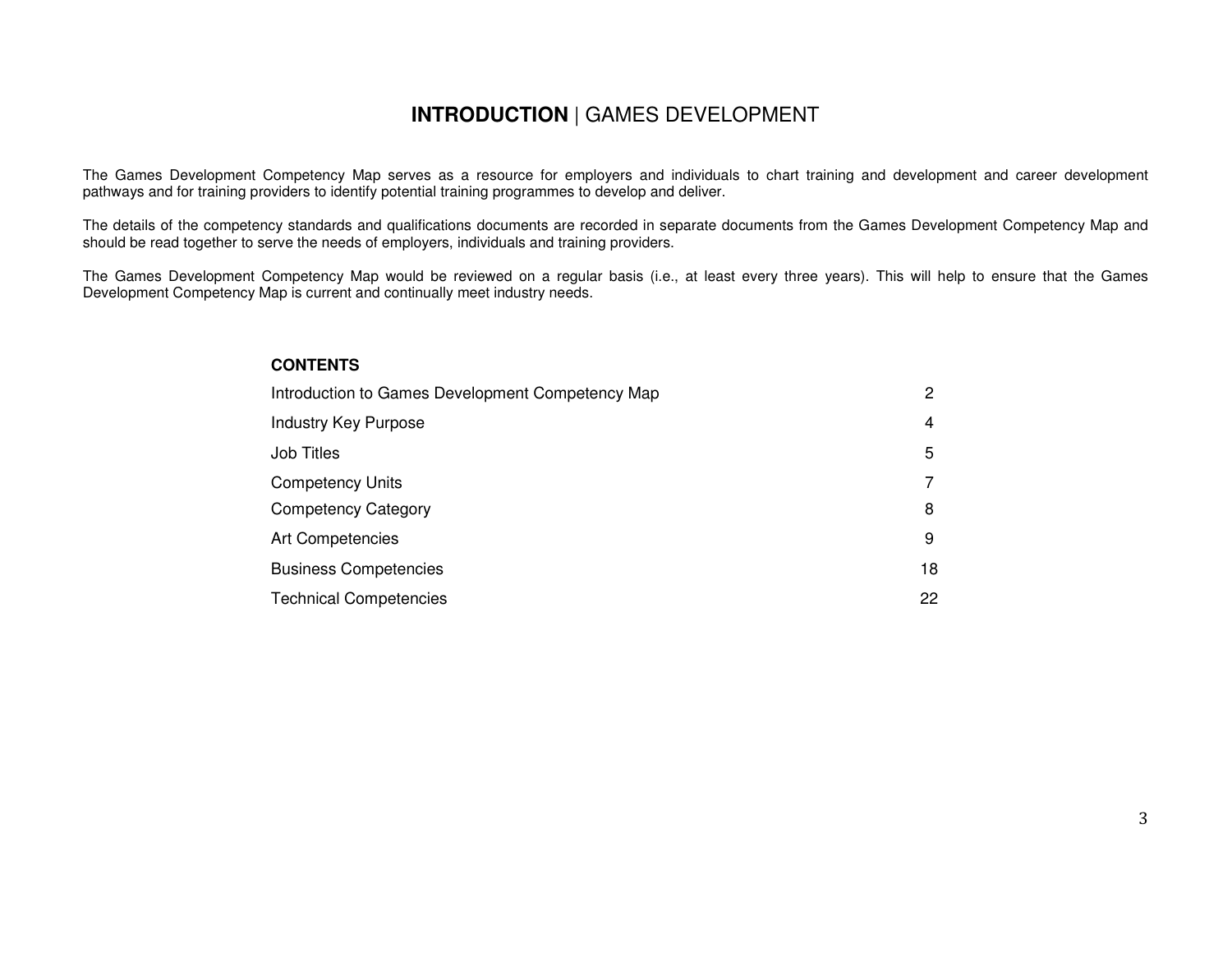#### **INDUSTRY KEY PURPOSE** | GAMES DEVELOPMENT

#### **Industry Key Purpose**

The Industry Key Purpose describes what the industry delivers in terms of product and services meeting the needs of industry, the attributes/attitudes of workforce, and the aspirations of the industry. The Key Industry Purpose provides guidance and direction in the development of the competency map and identification of competency units so as to ensure that the competency units listed in the competency map would help the industry to achieve its industry key purpose.

**Games Development Industry Key Purpose: To support the development and delivery of creative art forms in different genres** 

**contributing towards enhancing the quality of life in the community.**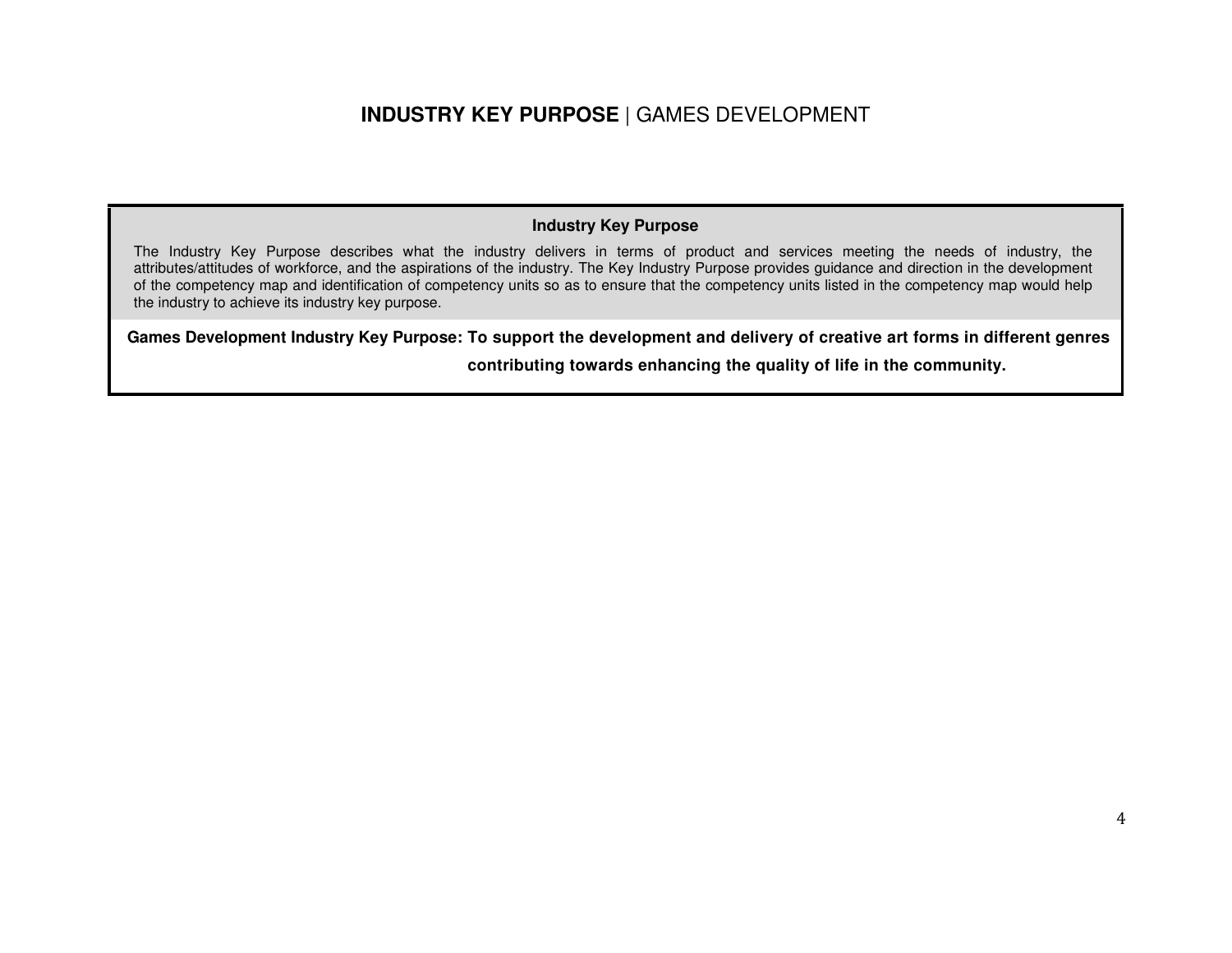#### **JOB TITLES** | GAMES DEVELOPMENT

The following table provides an overview of the various functions and job roles within a typical games development organisation. Competency Units are identified and sorted based on the functions, job role and WSQ qualifications level, to enable identification and development of appropriate training and development interventions by employers, individuals and training providers and to enable planning of progression and development pathways.

| <b>WSQ</b>     |                                                                      | <b>Functional Track</b>   |                                                                  |  |  |  |  |
|----------------|----------------------------------------------------------------------|---------------------------|------------------------------------------------------------------|--|--|--|--|
| Level          | Art                                                                  | <b>Business</b>           | <b>Technical</b>                                                 |  |  |  |  |
| $\,6$          |                                                                      | <b>Executive Producer</b> |                                                                  |  |  |  |  |
|                | Game Director / Design<br>Director / Creative<br><b>Director</b>     | Game Producer             | Technical Director /<br>Chief Technology Director                |  |  |  |  |
| 5              | Art Director / CG<br>Director /<br>Cinematography<br><b>Director</b> |                           |                                                                  |  |  |  |  |
|                | Lead/Senior Animator                                                 |                           | Lead Game Programmer / Senior<br>Programmer / Network Programmer |  |  |  |  |
| $\overline{4}$ | <b>Lead/Senior Artist</b>                                            |                           | Lead Game Designer / Lead Scenario<br>Designer                   |  |  |  |  |
|                | Sound Engineer                                                       |                           | Lead QA / QA/Test Lead                                           |  |  |  |  |
|                | Lead/ Senior Modeler                                                 |                           | <b>Localisation Manager</b>                                      |  |  |  |  |
|                |                                                                      |                           | <b>Community Manager</b>                                         |  |  |  |  |
| 3              | Story Writer / Writer                                                |                           | Systems Administrator /                                          |  |  |  |  |
|                | Interface Artist /<br><b>GUI Artist</b>                              |                           | IT Administrator                                                 |  |  |  |  |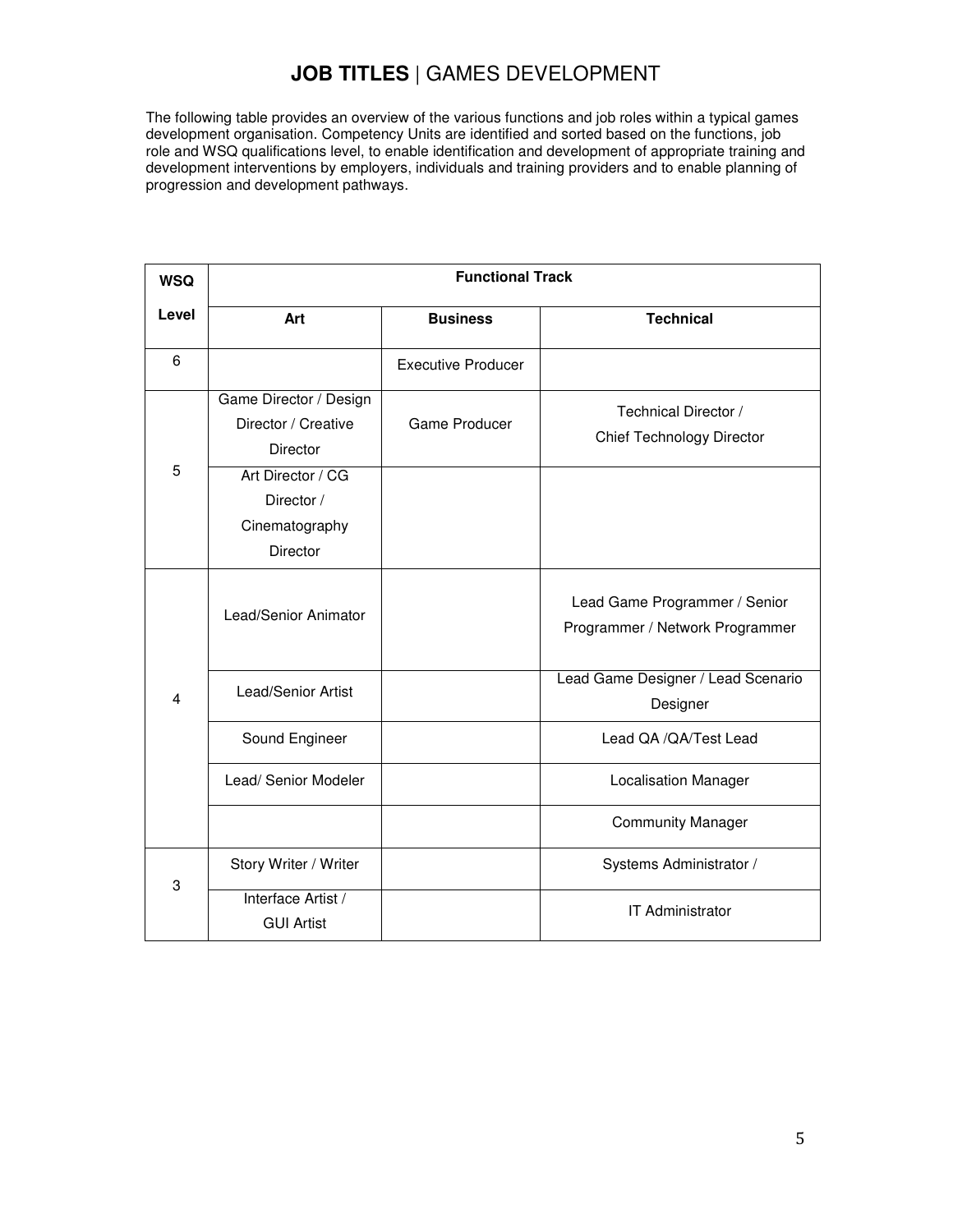#### **JOB TITLES** | GAMES DEVELOPMENT

| <b>WSQ</b> | <b>Functional Track</b>                                                                          |                 |                             |  |  |
|------------|--------------------------------------------------------------------------------------------------|-----------------|-----------------------------|--|--|
| Level      | Art                                                                                              | <b>Business</b> | <b>Technical</b>            |  |  |
|            |                                                                                                  |                 | Game Programmer /           |  |  |
|            |                                                                                                  |                 | Game Scripter /             |  |  |
|            |                                                                                                  |                 | Event Programmer /          |  |  |
|            |                                                                                                  |                 | Battle Programmer /         |  |  |
|            |                                                                                                  |                 | Combat Programmer /         |  |  |
|            | Concept Artist /<br>Storyboard Artist /                                                          |                 | Gameplay Programmer /       |  |  |
|            | Weapons Artist /                                                                                 |                 | Al Programmer /             |  |  |
|            | Vehicle Artist /<br>3D Environment Artist /                                                      |                 | SA Programmer /             |  |  |
|            | Background Artist / 3D                                                                           |                 | Tools Programmer /          |  |  |
|            | Artist/ Character                                                                                |                 | Engine Programmer /         |  |  |
|            | Designer / Scenario                                                                              |                 | Physics Programmer /        |  |  |
|            | Designer                                                                                         |                 | Sound Programmer /          |  |  |
|            |                                                                                                  |                 | UI Programmer /             |  |  |
|            |                                                                                                  |                 | System Programmer /         |  |  |
| 3          |                                                                                                  |                 | Graphics Programmer /       |  |  |
|            |                                                                                                  |                 | Communications Programmer / |  |  |
|            |                                                                                                  |                 | Porting Programmer          |  |  |
|            | Texture Artist /<br><b>Background Texture</b><br>Artist                                          |                 | <b>QA Tester</b>            |  |  |
|            | Technical Artist /<br>VFX Artist / Lighting                                                      |                 |                             |  |  |
|            | Artist                                                                                           |                 |                             |  |  |
|            | 3D Animator                                                                                      |                 |                             |  |  |
|            | Game Designer /<br>Level Designer / Writer /<br>Scenario Designer /<br><b>Character Designer</b> |                 |                             |  |  |
|            | 3D Modeler                                                                                       |                 |                             |  |  |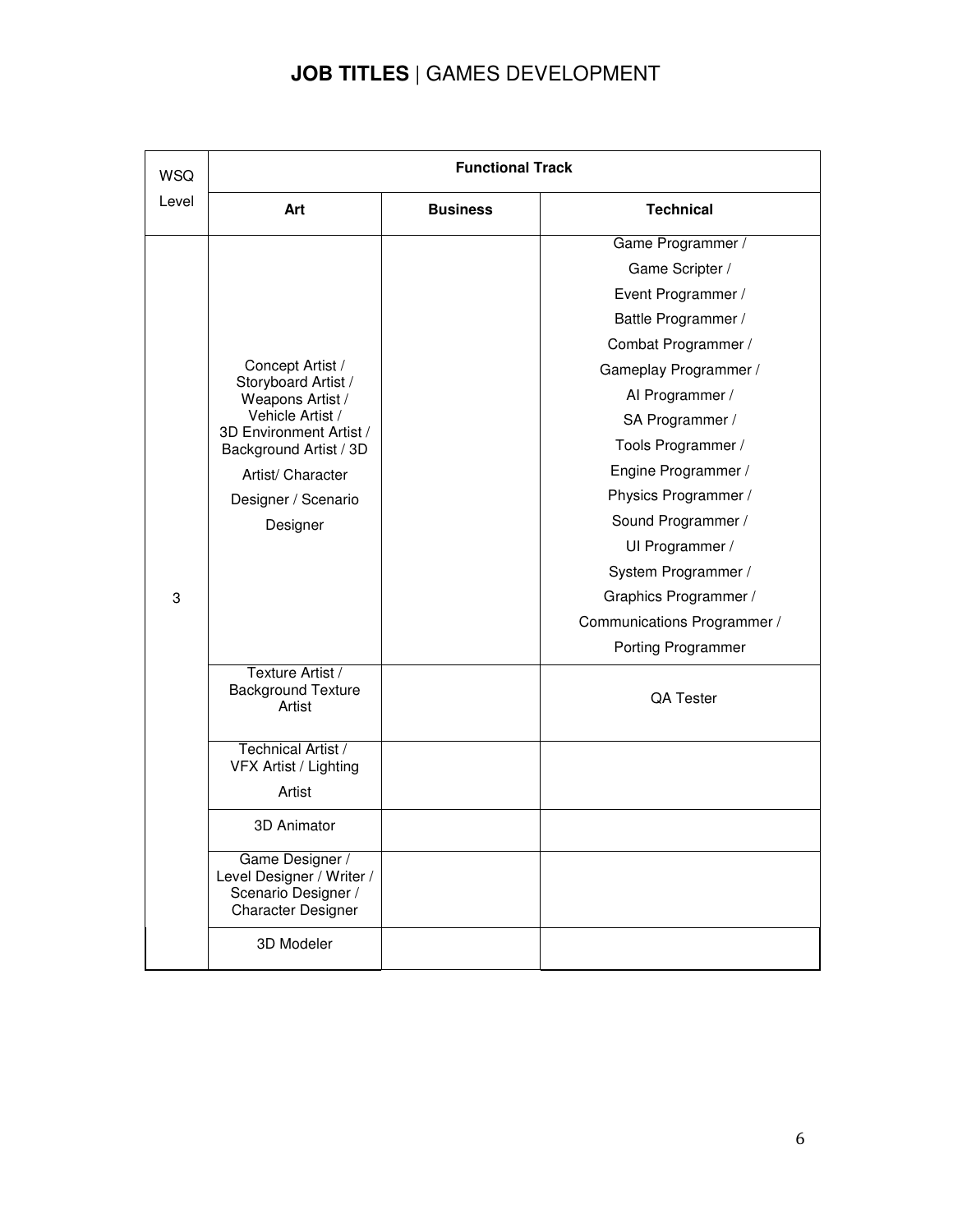#### **COMPETENCY UNITS** | GAMES DEVELOPMENT

|                                                           | <b>Competency Units</b>                                                                                                                                                                                                                                                                                                                                                                           |  |  |  |  |  |
|-----------------------------------------------------------|---------------------------------------------------------------------------------------------------------------------------------------------------------------------------------------------------------------------------------------------------------------------------------------------------------------------------------------------------------------------------------------------------|--|--|--|--|--|
| <b>Competency unit:</b>                                   | A competency unit represents a set of work activities that can be undertaken by an individual, and the skills, knowledge and abilities associated with<br>the work activities that can be used to certify an individual's competence in performing the set of work activities.                                                                                                                    |  |  |  |  |  |
| <b>Competency unit code:</b>                              | A competency unit code is assigned to each competency unit to identify the WSQ framework and competency category that the competency unit<br>originates from. The competency unit code also identifies the WSQ qualifications level that is associated with the competency unit providing an<br>indication of the level of complexity of skills and knowledge required under the competency unit. |  |  |  |  |  |
| For example, for a competency unit coded as CI-GD-505S-0: |                                                                                                                                                                                                                                                                                                                                                                                                   |  |  |  |  |  |
|                                                           | 'Cl' indicates that the competency unit originates from the Creative Industries WSQ framework;                                                                                                                                                                                                                                                                                                    |  |  |  |  |  |
|                                                           | 'GD' indicates that the competency unit originates from the competency category of Games Development; '5' indicates that it is pegged to<br>WSQ qualifications level 5 which is WSQ Diploma level;                                                                                                                                                                                                |  |  |  |  |  |
|                                                           | '05' is the serial number assigned to the competency unit;                                                                                                                                                                                                                                                                                                                                        |  |  |  |  |  |
|                                                           | 'S' indicates that the competency unit is usually a specialization unit when used by an individual to achieve a WSQ qualification, other types of<br>units include core units ('C') and elective units ('E'); and                                                                                                                                                                                 |  |  |  |  |  |
|                                                           | '0' indicates the version number of the competency unit which would increase as the competency unit is reviewed at every review cycle.                                                                                                                                                                                                                                                            |  |  |  |  |  |
|                                                           |                                                                                                                                                                                                                                                                                                                                                                                                   |  |  |  |  |  |

The competencies units of the Games Development competency map are presented according as shown below, starting from Arts, to Business and finally the Technical track.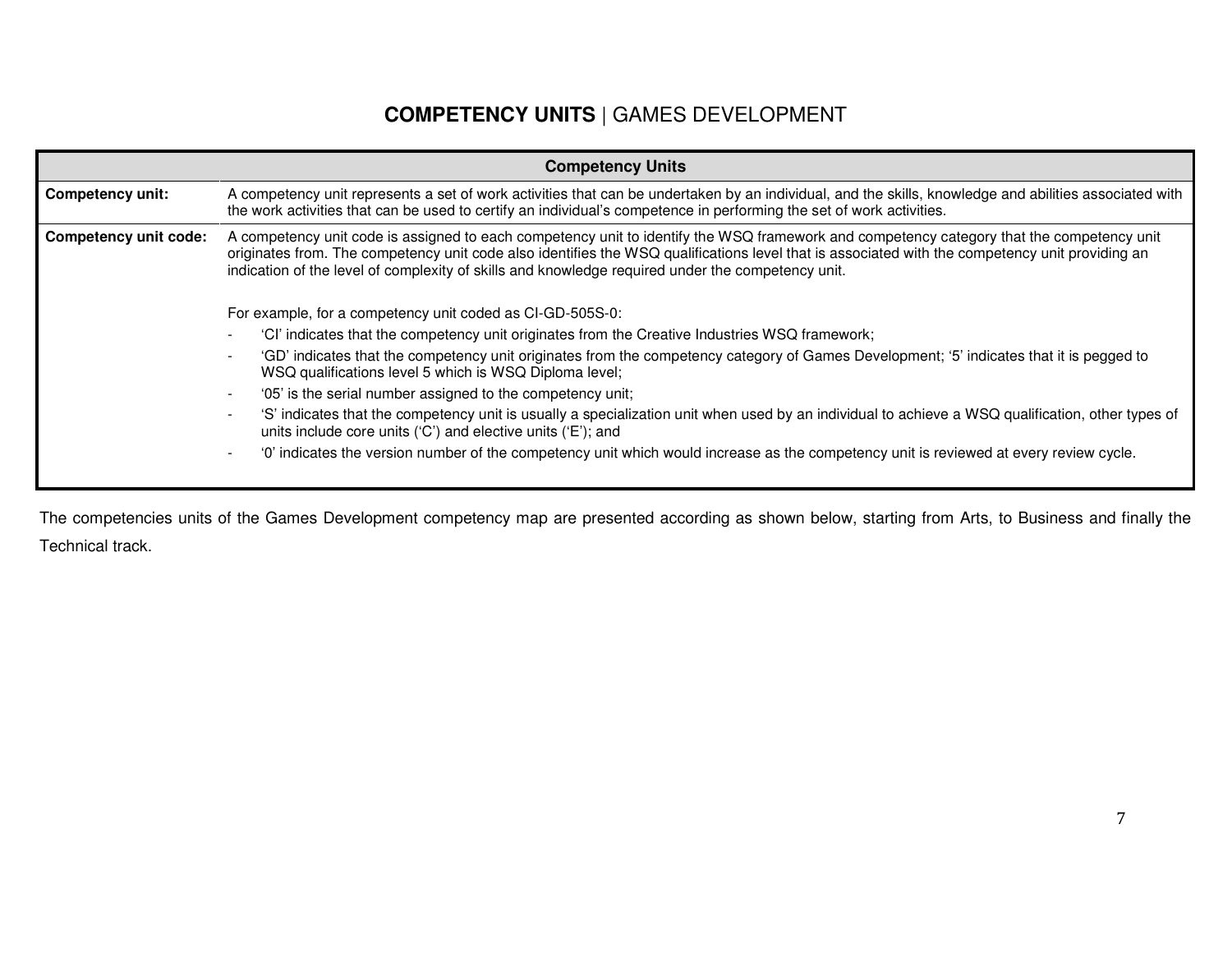#### **COMPETENCY UNITS** | GAMES DEVELOPMENT

This section explains the use of the various Competency Categories in the Games Development Competency Map and the imported competencies from other WSQ frameworks.

#### **Competency Categories**  The Competency Category indicates the functional nature of the skills and knowledge identified under a competency unit. The competency categories that are found within the Creative Industries WSQ framework and relevant to the Games Development Competency Map and their descriptors are presented below. **Change and Innovation (CI)** Covers skills and knowledge required for inspiring an environment to encourage change and innovation within the working environment. **Games Development (GD)** Covers the games design and games programming skills and knowledge of games development. **Communications (COM)** Covers the transmission of thoughts, ideas and feelings from one's mind to another to accomplish tasks and to achieve goals **Project Management (PM)** Covers organising and managing resources in such a way that the project is completed within defined scope, quality, time and cost constraints. **Finance Competency Category (FIN)** Covers skills and knowledge required for basic budgeting to offering full coverage of financial operations within an organisation. **Public Relations (PR)** Covers the managing of outside communication of an organisation or business to create and maintain a positive image including popularising successes, downplaying failures and announcing changes.

|           | Legend of Imported Competency Unit from other WSQ frameworks |                 |                                                 |
|-----------|--------------------------------------------------------------|-----------------|-------------------------------------------------|
| <b>BM</b> | <b>Business Management WSQ Framework</b>                     | <b>PM</b>       | <b>Project Management Competency Category</b>   |
| IT        | IT WSQ Framework / National Infocomm Competency              | <b>BD</b>       | <b>Business Development Competency Category</b> |
|           | Framework (NICF)                                             | CIO             | IT Management Competency Category               |
|           |                                                              | DD              | Development & Deployment Competency Category    |
|           |                                                              | <b>GSM</b>      | Generic Sales and Marketing Competency Category |
|           |                                                              | IS              | Infrastructure Support Competency Category      |
|           |                                                              | <b>MC</b>       | Marketing Communications Competency Category    |
|           |                                                              | <b>SA</b>       | <b>Sales Competency Category</b>                |
|           |                                                              | SS              | <b>System Support Competency Category</b>       |
| LPM       | Leadership and People Management WSQ Framework               | <b>CHG</b>      | Drive Change Competency Category                |
|           |                                                              | <b>DEV</b>      | Develop People Competency Category              |
|           |                                                              | <b>PER</b>      | Personal Effectiveness Competency Category      |
|           |                                                              | <b>RES</b>      | Achieve Results Competency Category             |
|           |                                                              | RL <sub>1</sub> | <b>Build Relationships Competency Category</b>  |
|           |                                                              | <b>VIS</b>      | Lead with Vision Competency Category            |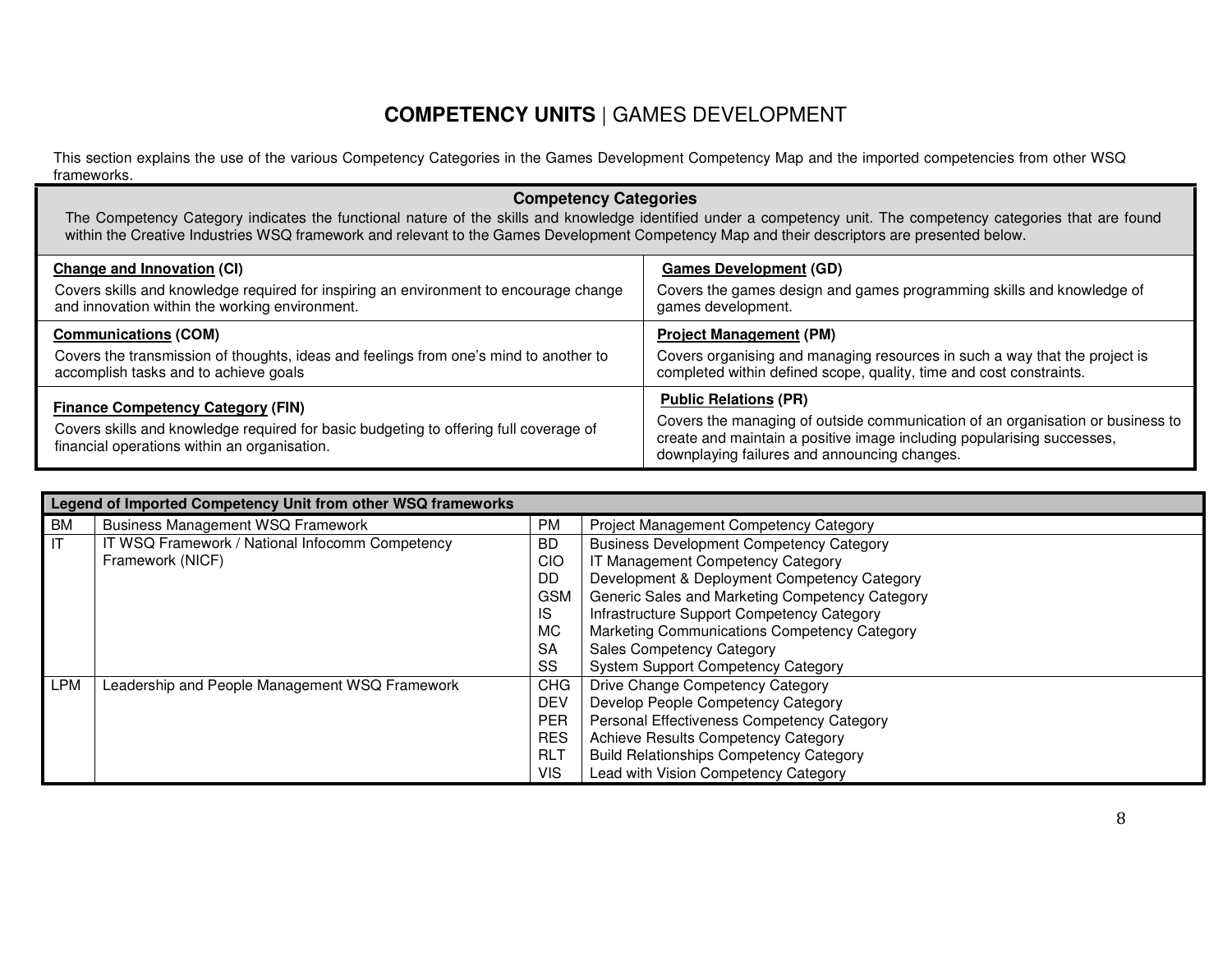# **ART** | FUNCTIONAL TRACK

GAMES DEVELOPMENT **Competency Map**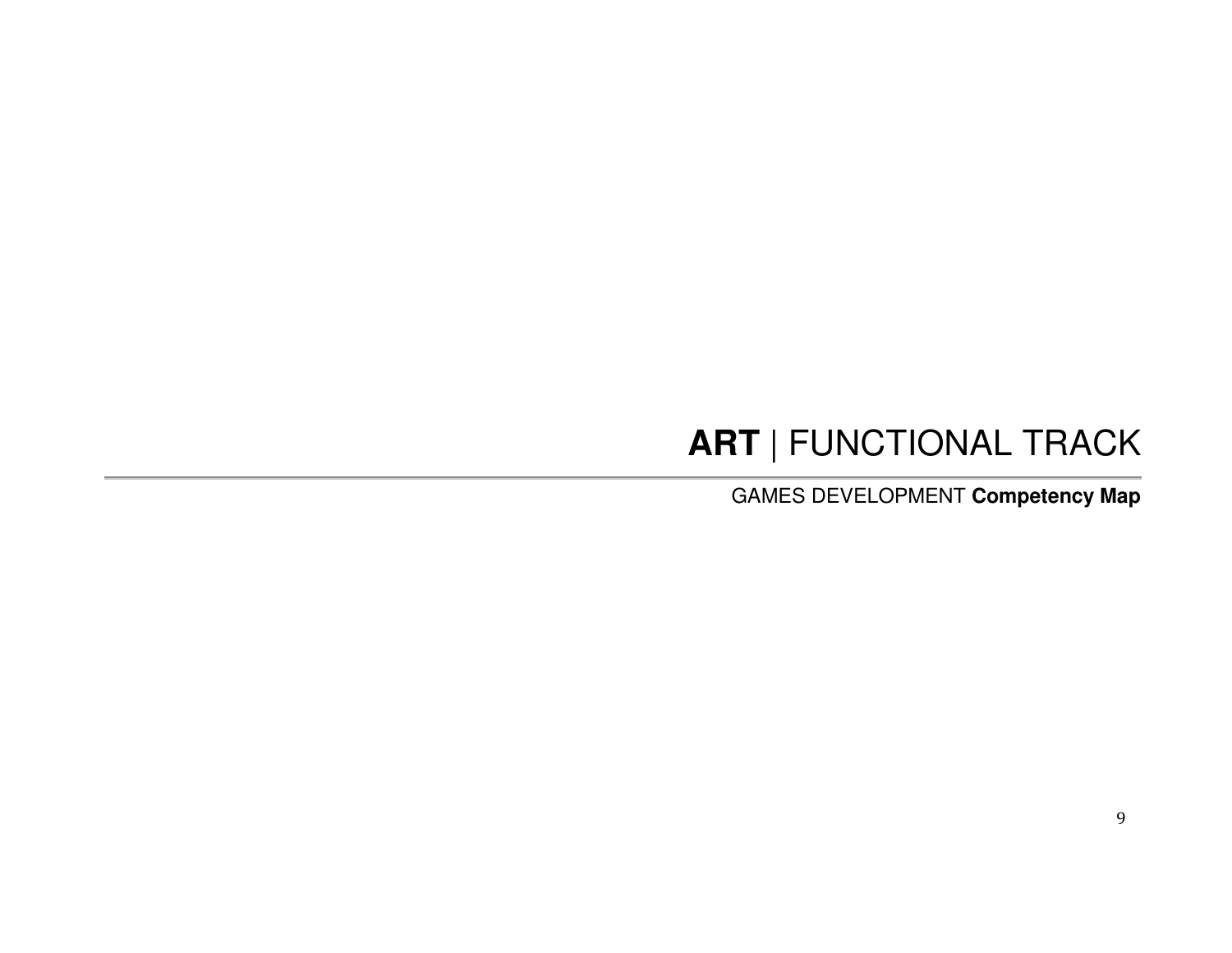| Level | <b>Job Titles</b>                             | Code            | Specialisation                                    | Code                  | <b>Generic</b>                                                         |                    |
|-------|-----------------------------------------------|-----------------|---------------------------------------------------|-----------------------|------------------------------------------------------------------------|--------------------|
|       |                                               |                 | CI-GD-601S-0                                      | Create concept paper* | LPM-CHG-501C-0                                                         | Facilitate change* |
|       |                                               | CI-GD-509S-0    | Develop technical design<br>document*             | CI-CI-501E-0          | Identify, implement and manage change<br>and innovation*               |                    |
|       |                                               | To be developed | Direct game design                                | CI-COM-607C-0         | Direct communications in a creative<br>environment                     |                    |
|       |                                               | To be developed | Direct research and development of<br>game design | CI-COM-502S-0         | Present effectively to engage and manage<br>your audience*             |                    |
|       |                                               | To be developed | Direct audit and assess pipeline                  | IT-CIO-401S-1         | Contribute to the development of a strategy<br>plan*                   |                    |
|       | Game Director /                               |                 |                                                   | LPM-CHG-601C-0        | Lead change*                                                           |                    |
|       |                                               |                 |                                                   | LPM-VIS-501C-0        | Lead managers*                                                         |                    |
| 5     | Design Director /<br><b>Creative Director</b> |                 |                                                   | CI-COM-508E-0         | Oversee communications in a creative<br>environment                    |                    |
|       |                                               |                 |                                                   | IT-CIO-502S-1         | Develop a budget*                                                      |                    |
|       |                                               |                 |                                                   | LPM-RLT-501C-0        | Foster business relationships*                                         |                    |
|       |                                               |                 |                                                   | LPM-DEV-501C-0        | Engage people*                                                         |                    |
|       |                                               |                 |                                                   | CI-PR-507S-0          | Formulate and coordinate crisis<br>management communication strategies |                    |
|       |                                               |                 |                                                   | CI-PM-509C-0          | Manage project scope*                                                  |                    |
|       |                                               |                 |                                                   | CI-PM-510E-0          | Manage project time*                                                   |                    |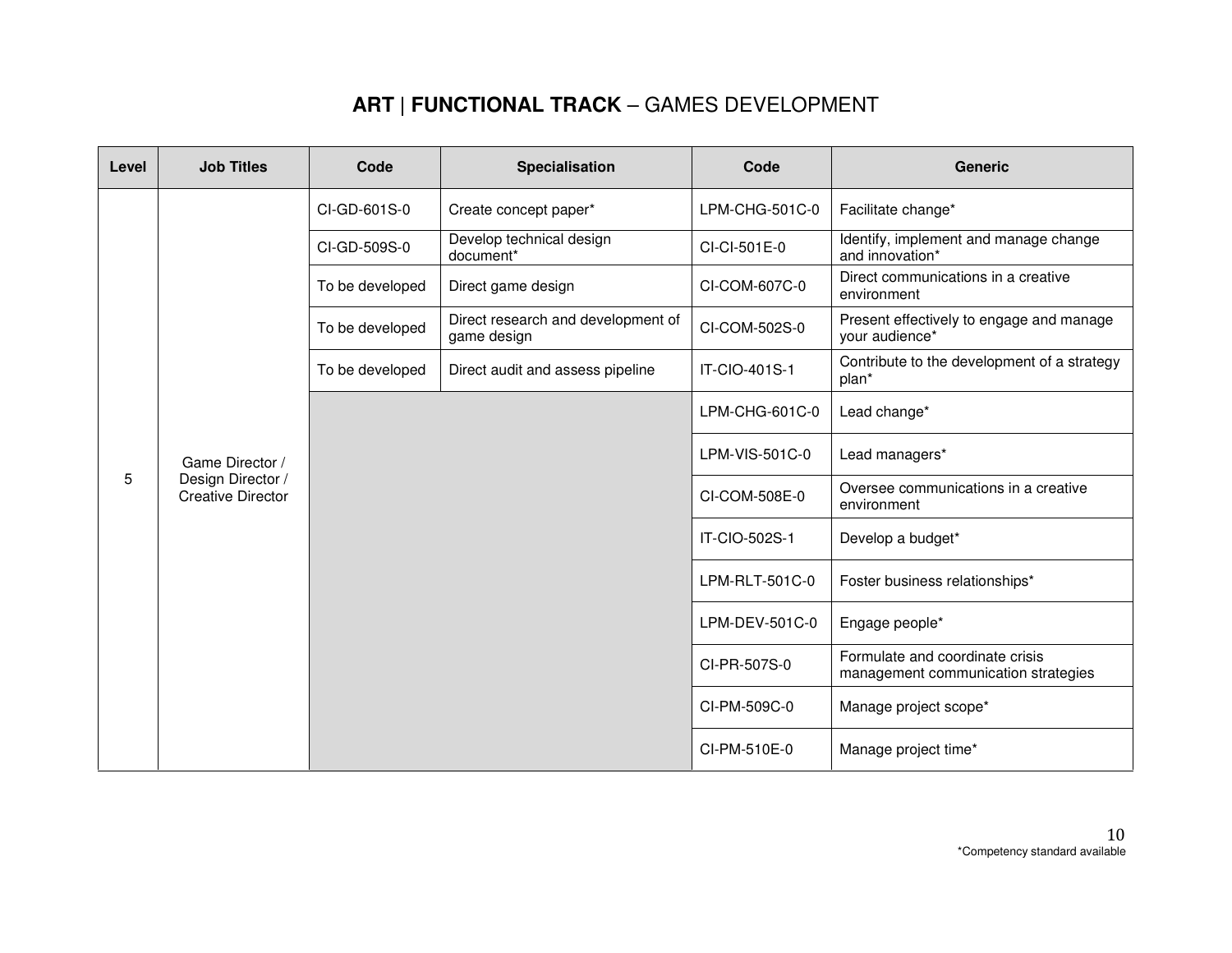| Level | <b>Job Titles</b>                               | Code            | Specialisation                | Code           | <b>Generic</b>                                                         |
|-------|-------------------------------------------------|-----------------|-------------------------------|----------------|------------------------------------------------------------------------|
|       |                                                 |                 |                               | CI-PM-605C-0   | Direct the scope and integration of multiple<br>projects / programmes* |
|       |                                                 | CI-GD-601S-0    | Create concept paper*         | LPM-CHG-501C-0 | Facilitate change*                                                     |
|       |                                                 | CI-GD-505S-0    | Create the Art Bible*         | CI-CI-501E-0   | Identify, implement and manage change<br>and innovation*               |
|       |                                                 | To be developed | Direct concept art for a game | LPM-VIS-501C-0 | Lead managers*                                                         |
|       |                                                 |                 |                               | IT-CIO-517S-1  | Review and plan for risk to business<br>solution providers*            |
|       |                                                 |                 |                               | LPM-PER-501C-0 | Develop personal effectiveness*                                        |
|       | Art Director / CG                               |                 |                               | CI-COM-501C-0  | Manage project communications                                          |
| 5     | Director /<br>Cinematography<br><b>Director</b> |                 |                               | CI-COM-508E-0  | Oversee communications in a creative<br>environment                    |
|       |                                                 |                 |                               | IT-CIO-502S-1  | Develop a budget*                                                      |
|       |                                                 |                 |                               | LPM-RLT-501C-0 | Foster business relationships*                                         |
|       |                                                 |                 |                               | LPM-DEV-501C-0 | Engage people*                                                         |
|       |                                                 |                 |                               | CI-PM-509C-0   | Manage project scope*                                                  |
|       |                                                 |                 |                               | IT-GSM-401S-1  | Develop and plan sales and marketing<br>activities*                    |
|       |                                                 |                 |                               | IT-SA-403S-1   | Close the deal*                                                        |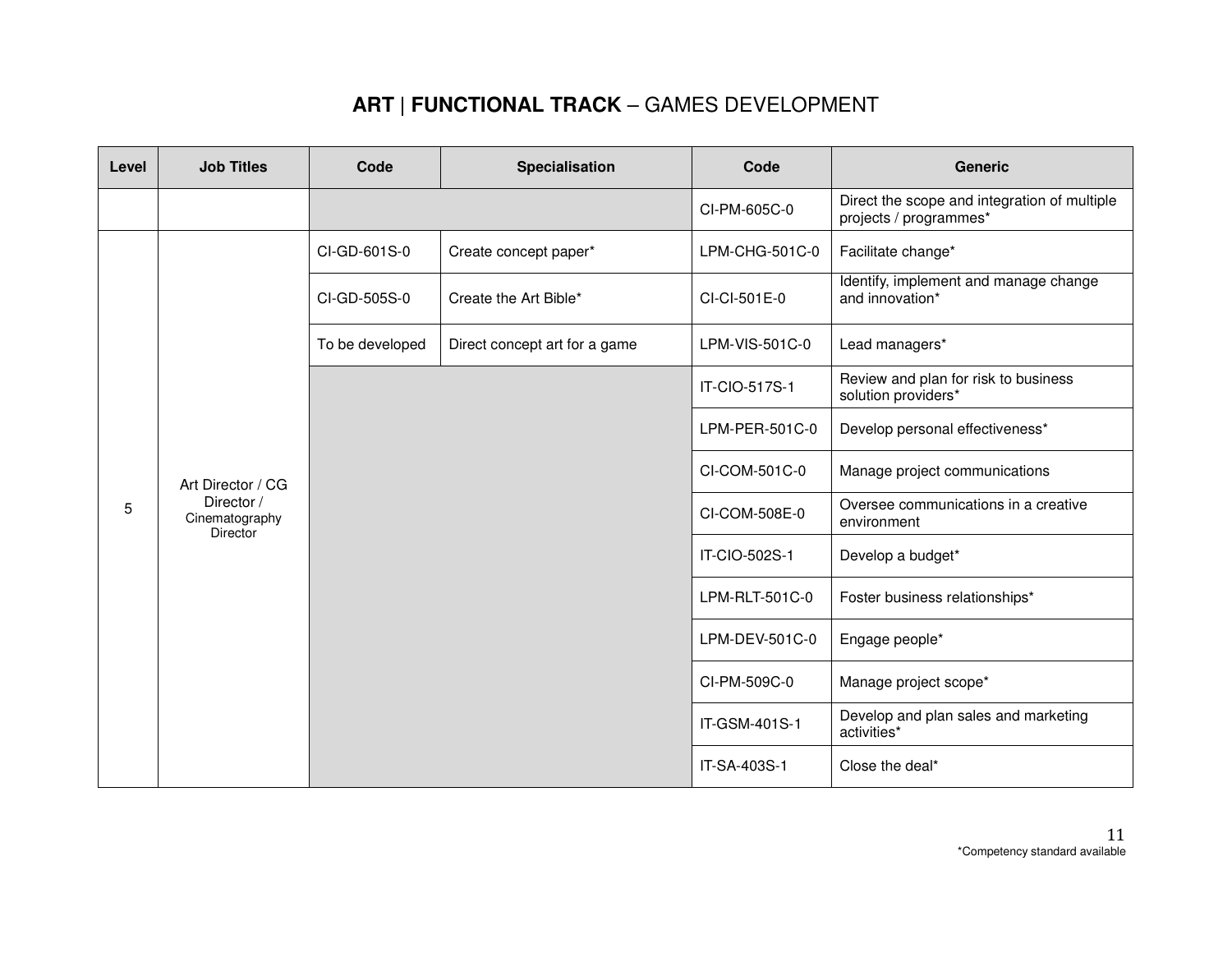| Level | <b>Job Titles</b> | Code            | Specialisation                              | Code           | <b>Generic</b>                                 |
|-------|-------------------|-----------------|---------------------------------------------|----------------|------------------------------------------------|
|       |                   |                 |                                             | LPM-RES-501C-0 | Facilitate achievement of results*             |
|       |                   |                 |                                             | IT-BD-401S-1   | Analyse marketing strategy*                    |
|       |                   | CI-GD-413S-1    | Audit and assess art pipeline*              | LPM-CHG-401C-0 | Manage change*                                 |
|       |                   | To be developed | Create 2D/3D Animation assets for<br>a game | CI-COM-403C-0  | Apply communications management<br>techniques* |
|       |                   |                 |                                             | LPM-RLT-401C-0 | Cultivate workplace relationships*             |
|       |                   |                 |                                             | LPM-VIS-401C-0 | Lead team*                                     |
|       |                   |                 |                                             | LPM-RES-401C-0 | Manage achievement of results*                 |
| 4     | Lead/Senior       |                 |                                             | BM-PM-401E-1   | Conduct project feasibility study*             |
|       | Animator          |                 |                                             | BM-PM-402E-1   | Manage project scope*                          |
|       |                   |                 |                                             | BM-PM-403E-1   | Manage project team*                           |
|       |                   |                 |                                             | BM-PM-404E-1   | Manage project stakeholders relations*         |
|       |                   |                 |                                             | BM-PM-405E-1   | Manage project resources*                      |
|       |                   |                 |                                             | BM-PM-406E-1   | Manage project procurement*                    |
|       |                   |                 |                                             | BM-PM-407E-1   | Manage project costs*                          |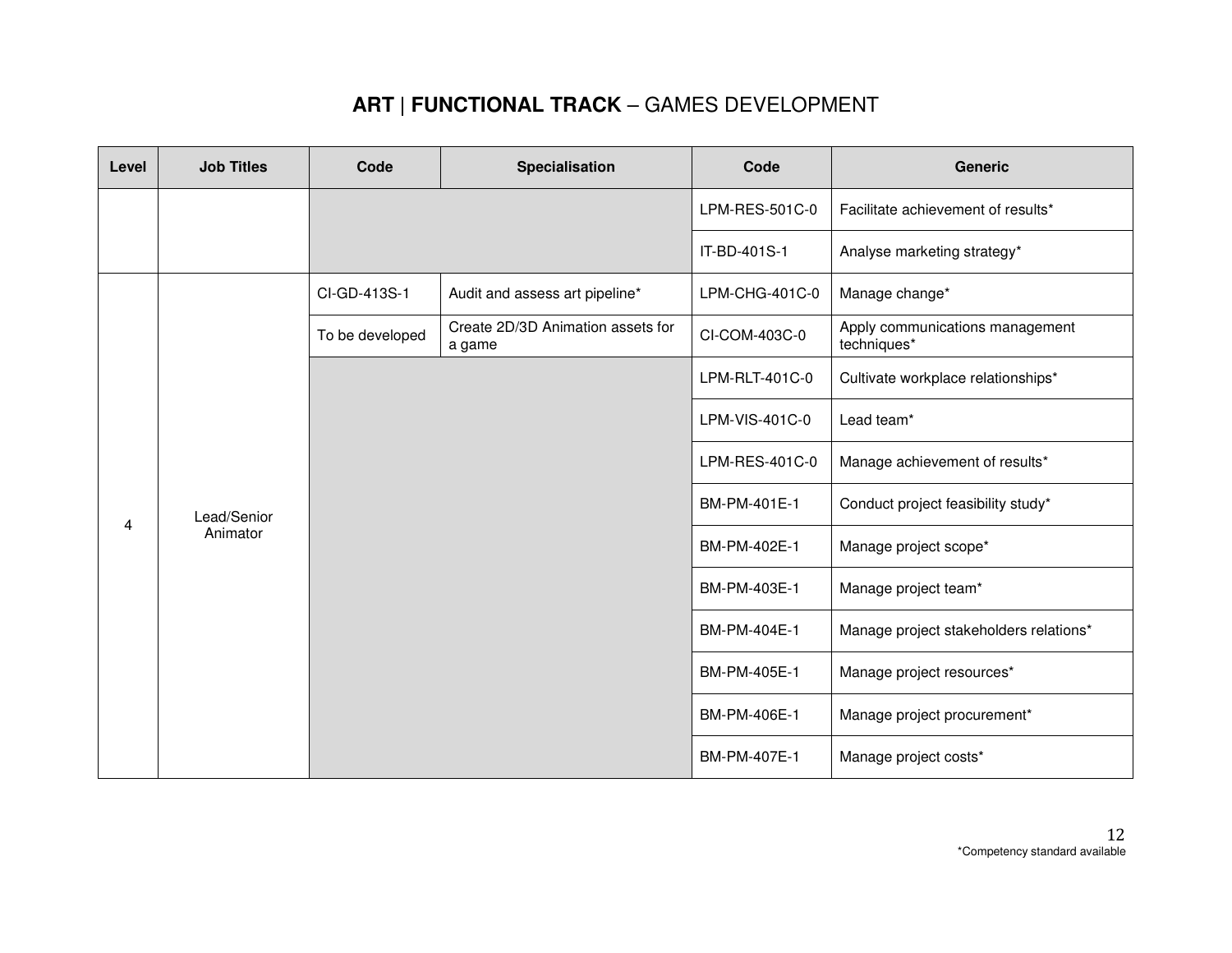| Level | <b>Job Titles</b>  | Code            | Specialisation                                 | Code           | <b>Generic</b>                                 |
|-------|--------------------|-----------------|------------------------------------------------|----------------|------------------------------------------------|
|       |                    |                 |                                                | BM-PM-408E-1   | Manage project timeline*                       |
|       |                    |                 |                                                | BM-PM-409E-1   | Manage project quality*                        |
|       |                    |                 |                                                | BM-PM-4101E-1  | Manage project risk*                           |
|       |                    |                 |                                                | BM-PM-411E-1   | Manage project knowledge and<br>communication* |
|       |                    |                 |                                                | BM-PM-412E-1   | Conduct project after action review*           |
|       |                    | To be developed | Create advanced concept art for a<br>game      | LPM-CHG-401C-0 | Manage change*                                 |
|       |                    | To be developed | Review technical art solutions for<br>the game | CI-COM-403C-0  | Apply communications management<br>techniques* |
| 4     | Lead/Senior Artist |                 |                                                | LPM-RLT-401C-0 | Cultivate workplace relationships*             |
|       |                    |                 |                                                | LPM-VIS-401C-0 | Lead team*                                     |
|       |                    |                 |                                                | LPM-RES-401C-0 | Manage achievement of results*                 |
| 4     |                    | CI-GD-412S-0    | Design in-game audio*                          | LPM-CHG-401C-0 | Manage change*                                 |
|       | Sound Engineer     |                 |                                                | CI-COM-403C-0  | Apply communications management<br>techniques* |
|       |                    |                 |                                                | LPM-RLT-401C-0 | Cultivate workplace relationships*             |
|       |                    |                 |                                                | LPM-VIS-401C-0 | Lead team*                                     |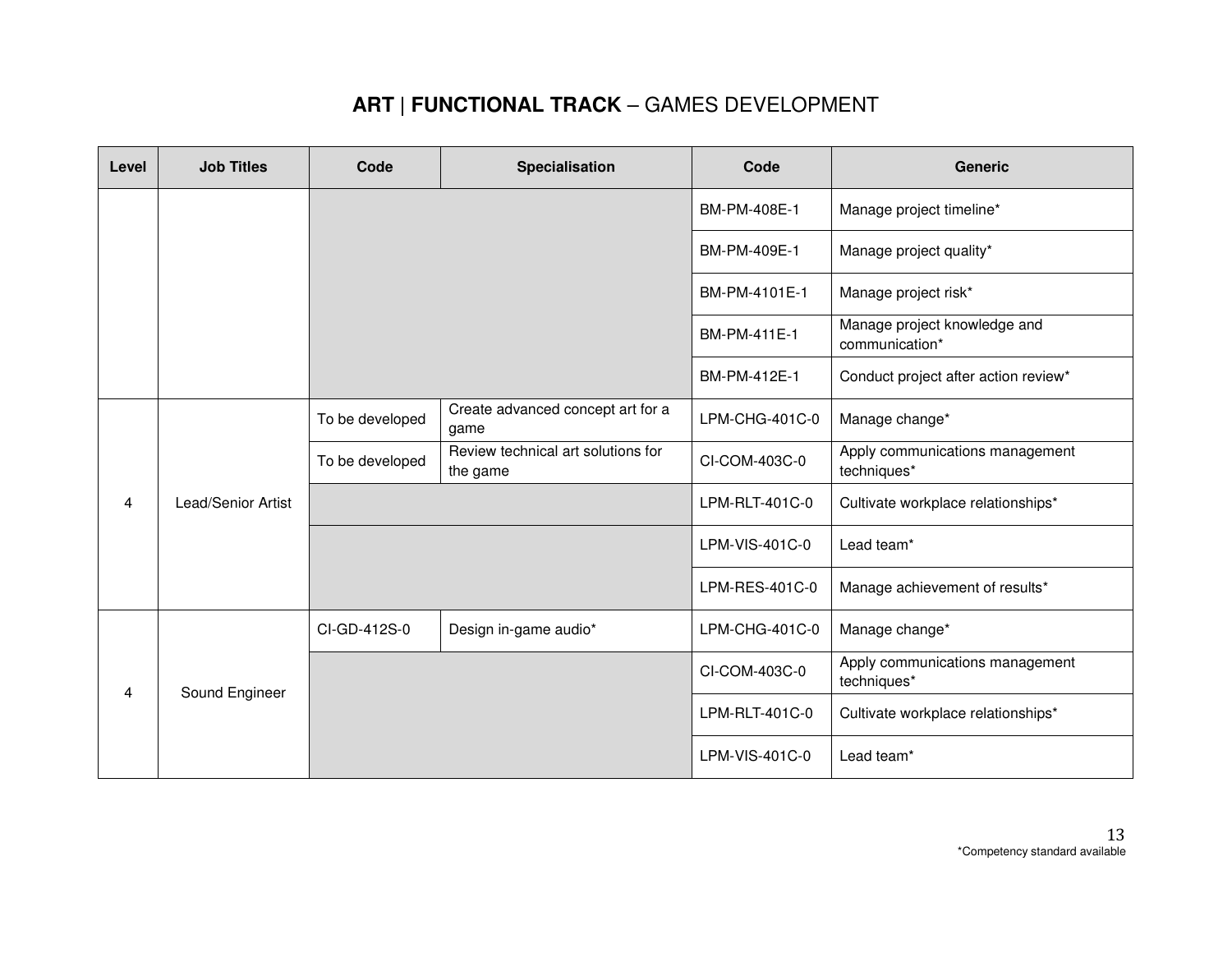| Level | <b>Job Titles</b>                       | Code            | <b>Specialisation</b>                                                                              | Code           | <b>Generic</b>                                       |
|-------|-----------------------------------------|-----------------|----------------------------------------------------------------------------------------------------|----------------|------------------------------------------------------|
|       |                                         |                 |                                                                                                    | LPM-RES-401C-0 | Manage achievement of results*                       |
|       |                                         | CI-GD-413S-1    | Audit and assess art pipeline*                                                                     | LPM-CHG-401C-0 | Manage change*                                       |
|       |                                         | To be developed | Create 2D/3D Animation assets for<br>a game                                                        | CI-COM-403C-0  | Apply communications management<br>techniques*       |
|       |                                         | To be developed | Review technical art solutions for<br>the game                                                     | LPM-RLT-401C-0 | Cultivate workplace relationships*                   |
| 4     | <b>Lead Senior</b>                      |                 |                                                                                                    | LPM-VIS-401C-0 | Lead team*                                           |
|       | Modeler                                 |                 |                                                                                                    | LPM-RES-401C-0 | Manage achievement of results*                       |
|       |                                         | CI-GD-318S-0    | Create dialogue, scripts, items and<br>entity descriptions*                                        | LPM-RLT-301C-0 | Build team relationships*                            |
|       |                                         |                 |                                                                                                    | LPM-DEV-301C-0 | Encourage people*                                    |
|       |                                         |                 |                                                                                                    | LPM-VIS-301C-0 | Support team*                                        |
|       |                                         | CI-GD-324S-0    | Design and implement the layout<br>and user flow of the player interface<br>(GUI or UI) of a game* | CI-COM-304C-0  | Communicate effectively in a creative<br>environment |
| 3     | Interface Artist /<br><b>GUI Artist</b> | CI-GD-333S-0    | Design game levels (maps) and<br>environments for games*                                           | LPM-RLT-301C-0 | Build team relationships*                            |
|       |                                         |                 |                                                                                                    | LPM-DEV-301C-0 | Encourage people*                                    |
|       |                                         |                 |                                                                                                    | LPM-VIS-301C-0 | Support team*                                        |
| 3     | Concept Artist /<br>Storyboard Artist / | CI-GD-325S-0    | Create 3D art assets for a game*                                                                   | CI-COM-304C-0  | Communicate effectively in a creative<br>environment |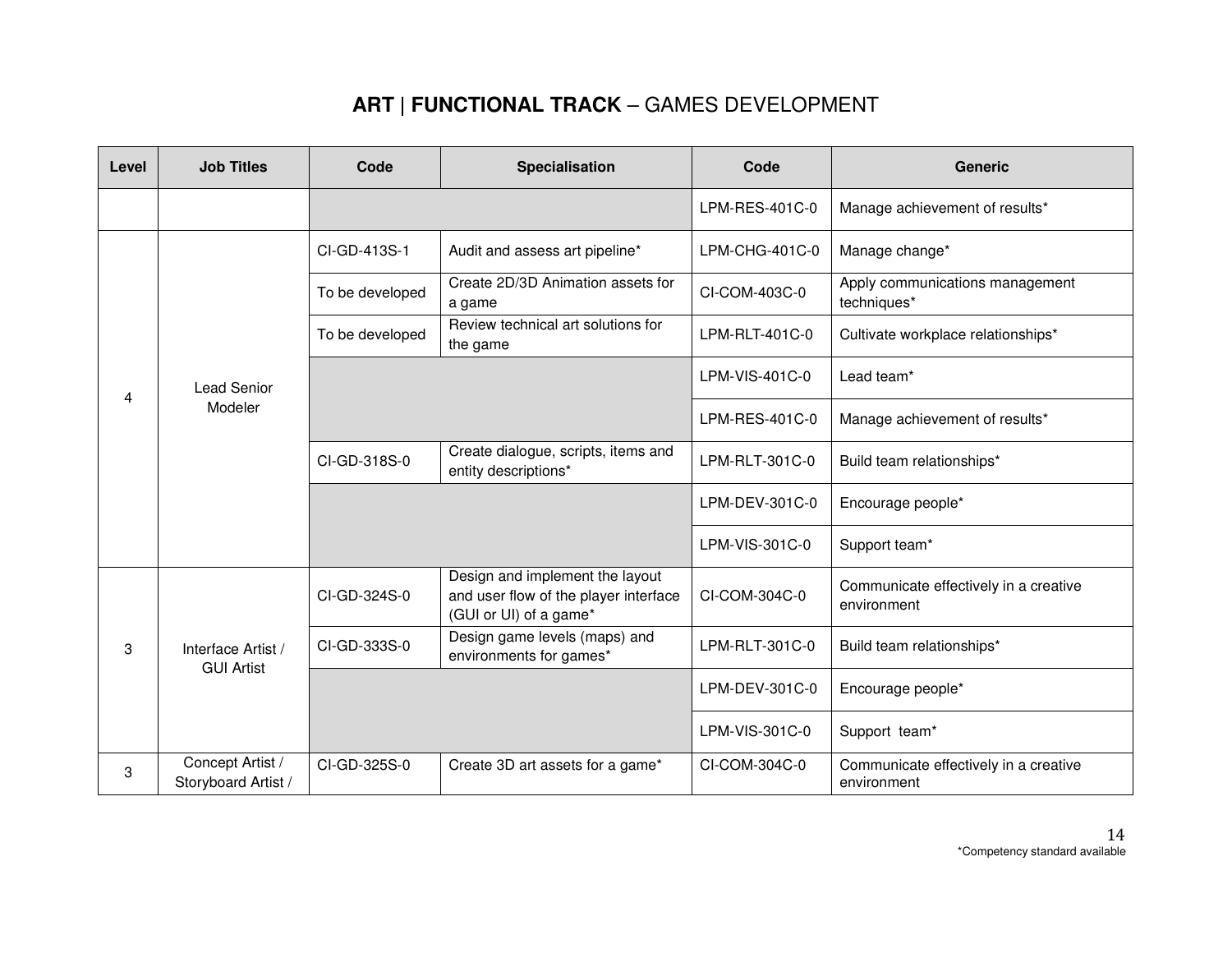| Level | <b>Job Titles</b>                           | Code         | <b>Specialisation</b>          | Code           | <b>Generic</b>            |
|-------|---------------------------------------------|--------------|--------------------------------|----------------|---------------------------|
|       | Weapons Artist /<br>Vehicle Artist /        | CI-GD-322S-0 | Create concept art for a game* | LPM-RLT-301C-0 | Build team relationships* |
|       | <b>3D Environment</b><br>Artist /           | CI-GD-323S-0 | Create storyboards*            | LPM-DEV-301C-0 | Encourage people*         |
|       | Background Artist /                         |              |                                |                |                           |
|       | 3D Artist/ Character<br>Designer / Scenario |              |                                | LPM-VIS-301C-0 | Support team*             |
|       | Designer                                    |              |                                |                |                           |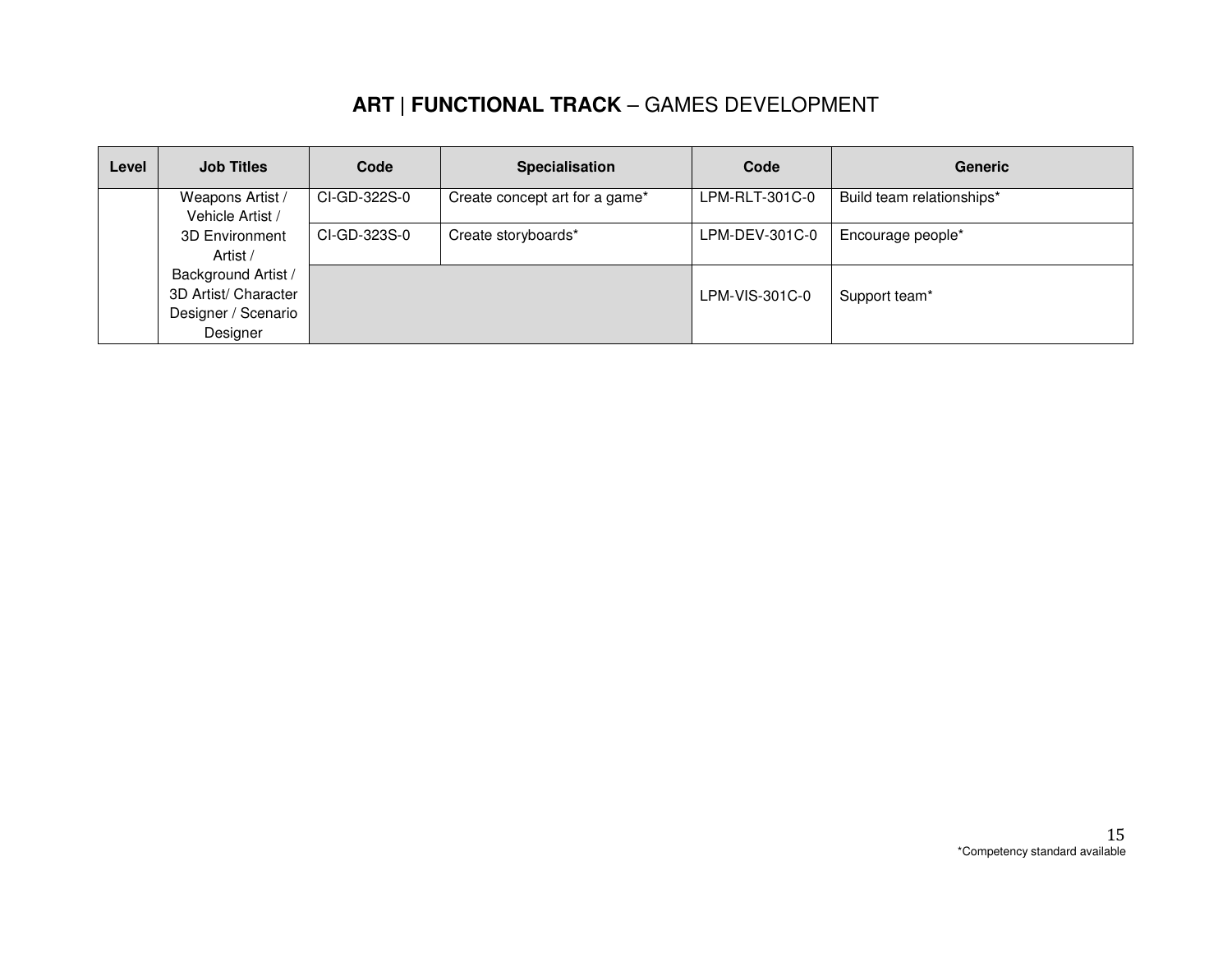| Level | <b>Job Titles</b>                                            | Code            | Specialisation                                   | Code           | <b>Generic</b>                                       |
|-------|--------------------------------------------------------------|-----------------|--------------------------------------------------|----------------|------------------------------------------------------|
|       |                                                              | CI-GD-325S-0    | Create 3D art assets for a game*                 | CI-COM-304C-0  | Communicate effectively in a creative<br>environment |
| 3     | Texture Artist /<br>Background                               |                 |                                                  | LPM-RLT-301C-0 | Build team relationships*                            |
|       | <b>Texture Artist</b>                                        |                 |                                                  | LPM-DEV-301C-0 | Encourage people*                                    |
|       |                                                              |                 |                                                  | LPM-VIS-301C-0 | Support team*                                        |
|       |                                                              | CI-GD-335S-0    | Create visual effects for games*                 | CI-COM-304C-0  | Communicate effectively in a creative<br>environment |
| 3     | Technical Artist /<br>VFX Artist /<br><b>Lighting Artist</b> | CI-GD-336S-0    | Develop technical art solutions for the<br>game* | LPM-RLT-301C-0 | Build team relationships*                            |
|       |                                                              |                 |                                                  | LPM-DEV-301C-0 | Encourage people*                                    |
|       |                                                              |                 |                                                  | LPM-VIS-301C-0 | Support team*                                        |
|       |                                                              | To be developed | Create 3D animations for a game                  | CI-COM-304C-0  | Communicate effectively in a creative<br>environment |
| 3     | 3D Animator                                                  |                 |                                                  | LPM-RLT-301C-0 | Build team relationships*                            |
|       |                                                              |                 |                                                  | LPM-DEV-301C-0 | Encourage people*                                    |
|       |                                                              |                 |                                                  | LPM-VIS-301C-0 | Support team*                                        |
| 3     |                                                              | CI-GD-325S-0    | Create 3D art assets for a game*                 | CI-COM-304C-0  | Communicate effectively in a creative<br>environment |
|       | 3D Modeler                                                   | CI-GD-336S-0    | Develop technical art solutions for the<br>game* | LPM-RLT-301C-0 | Build team relationships*                            |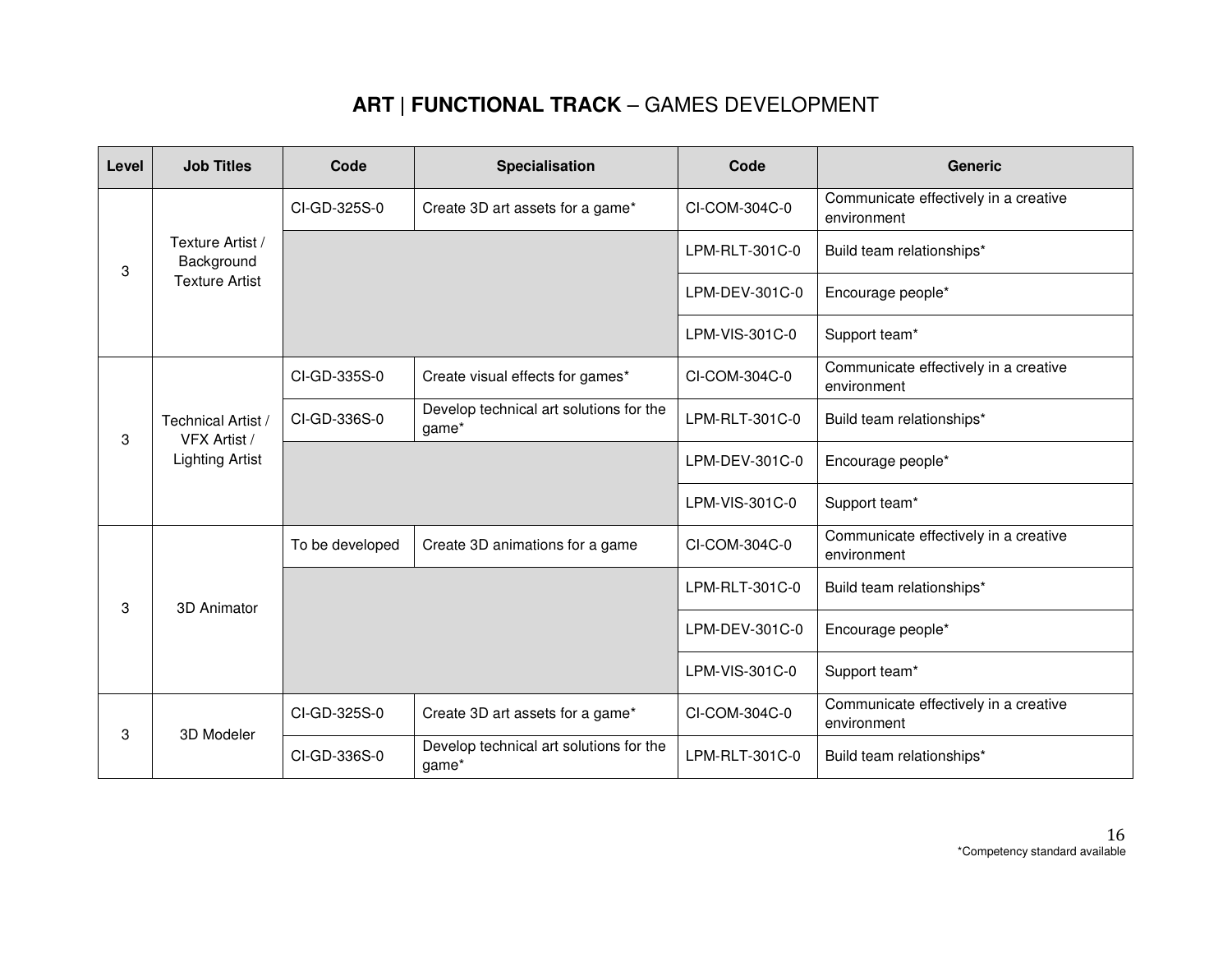| Level | <b>Job Titles</b>                         | Code         | Specialisation                                                     | Code           | <b>Generic</b>            |
|-------|-------------------------------------------|--------------|--------------------------------------------------------------------|----------------|---------------------------|
|       |                                           | CI-GD-326S-0 | Balance game rules*                                                | LPM-DEV-301C-0 | Encourage people*         |
|       |                                           | CI-GD-332S-0 | Test usability of the game UI*                                     | LPM-VIS-301C-0 | Support team*             |
| 3     | Game Designer /<br>Game Level<br>Designer | CI-GD-333S-0 | Design game levels (maps) and<br>environments for games*           | LPM-RLT-301C-0 | Build team relationships* |
|       |                                           | CI-GD-239S-1 | Implement Standard Work Practices<br>Used in Games Development*    |                |                           |
|       |                                           | CI-GD-237S-1 | Apply Basic Programming Skills to<br>Develop Application Software* |                |                           |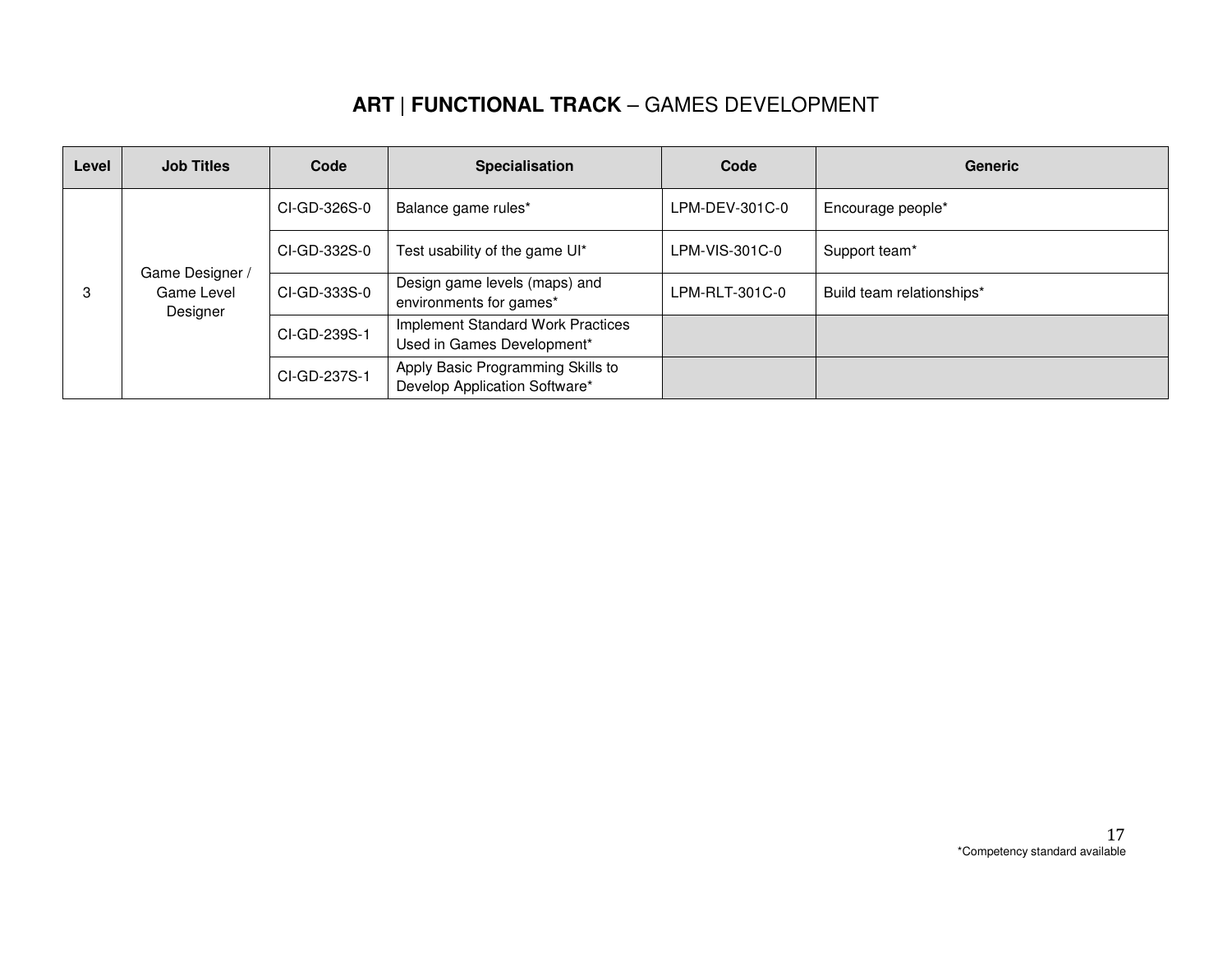# **BUSINESS** | FUNCTIONAL TRACK

GAMES DEVELOPMENT **Competency Map**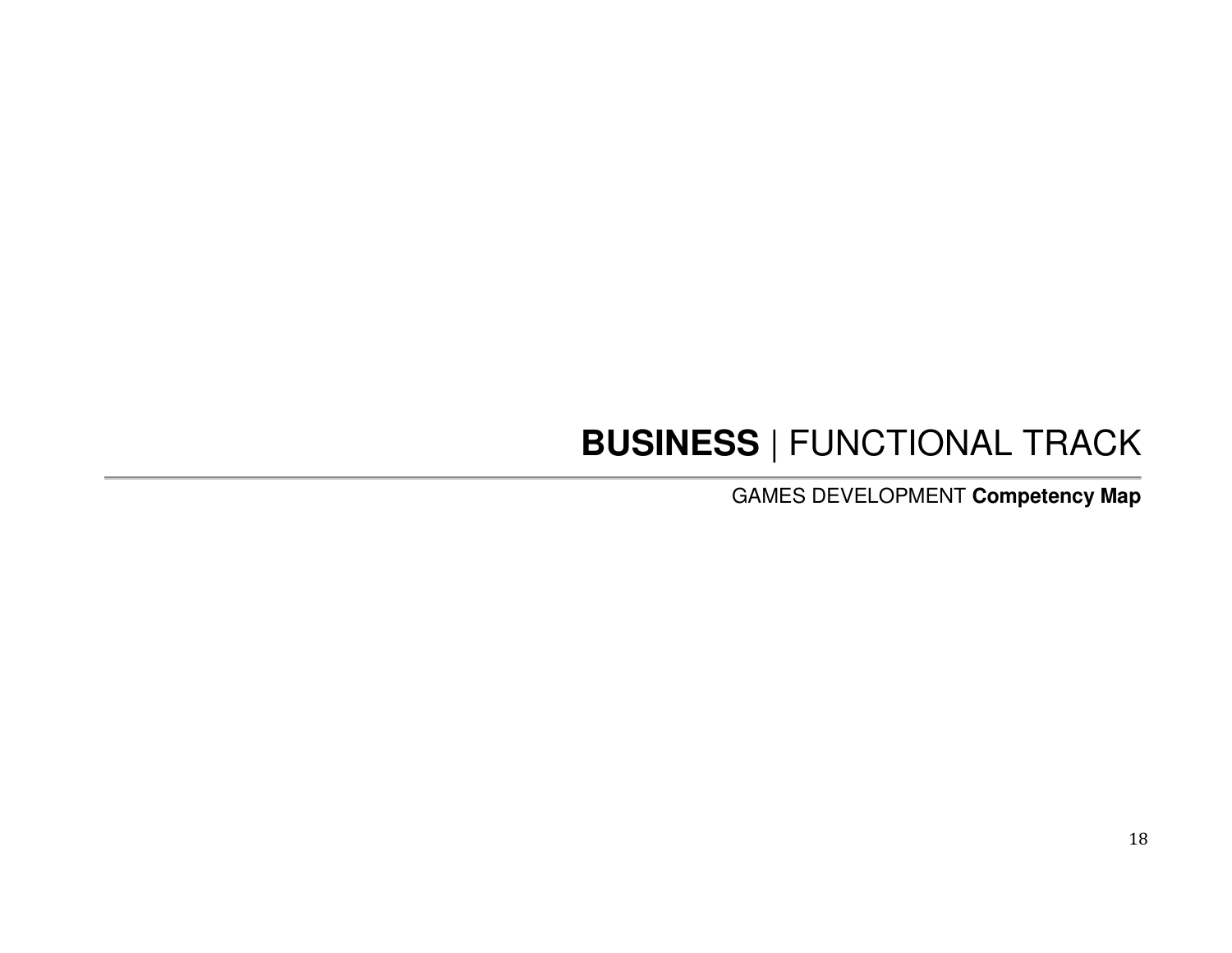### **BUSINESS |** FUNCTIONAL TRACK – GAMES DEVELOPMENT

| Level | <b>Job Titles</b>     | Code | <b>Specialisation</b> | Code                                                                   | <b>Generic</b>                                                                 |
|-------|-----------------------|------|-----------------------|------------------------------------------------------------------------|--------------------------------------------------------------------------------|
|       |                       |      |                       | LPM-CHG-601C-0                                                         | Lead change*                                                                   |
|       |                       |      |                       |                                                                        | Master personal effectiveness*                                                 |
|       |                       |      |                       | CI-COM-607C-0                                                          | Direct communications in a creative<br>environment                             |
|       |                       |      |                       | CI-COM-502S-0                                                          | Present effectively to engage and manage<br>your audience*                     |
|       | Executive<br>Producer |      | CI-FIN-601E-0         | Secure finance for a project in a cross-<br>platform environment*      |                                                                                |
|       |                       |      |                       | IT-CIO-502S-1                                                          | Develop a budget*                                                              |
|       |                       |      | CI-PR-507S-0          | Formulate and coordinate crisis<br>management communication strategies |                                                                                |
| 6     |                       |      | IT-GSM-401S-1         | Develop and plan sales and marketing<br>activities*                    |                                                                                |
|       |                       |      | IT-SA-403S-1          | Close the deal*                                                        |                                                                                |
|       |                       |      | IT-SA-302S-1          | Sell products or services*                                             |                                                                                |
|       |                       |      | LPM-RES-601C-0        | Lead achievement of results*                                           |                                                                                |
|       |                       |      |                       | LPM-VIS-601C-0                                                         | Lead organisation*                                                             |
|       |                       |      |                       | IT-BD-401S-1                                                           | Analyse marketing strategy*                                                    |
|       |                       |      |                       | IT-MC-402S-1                                                           | Assess marketing opportunities within<br>international and/or diverse markets* |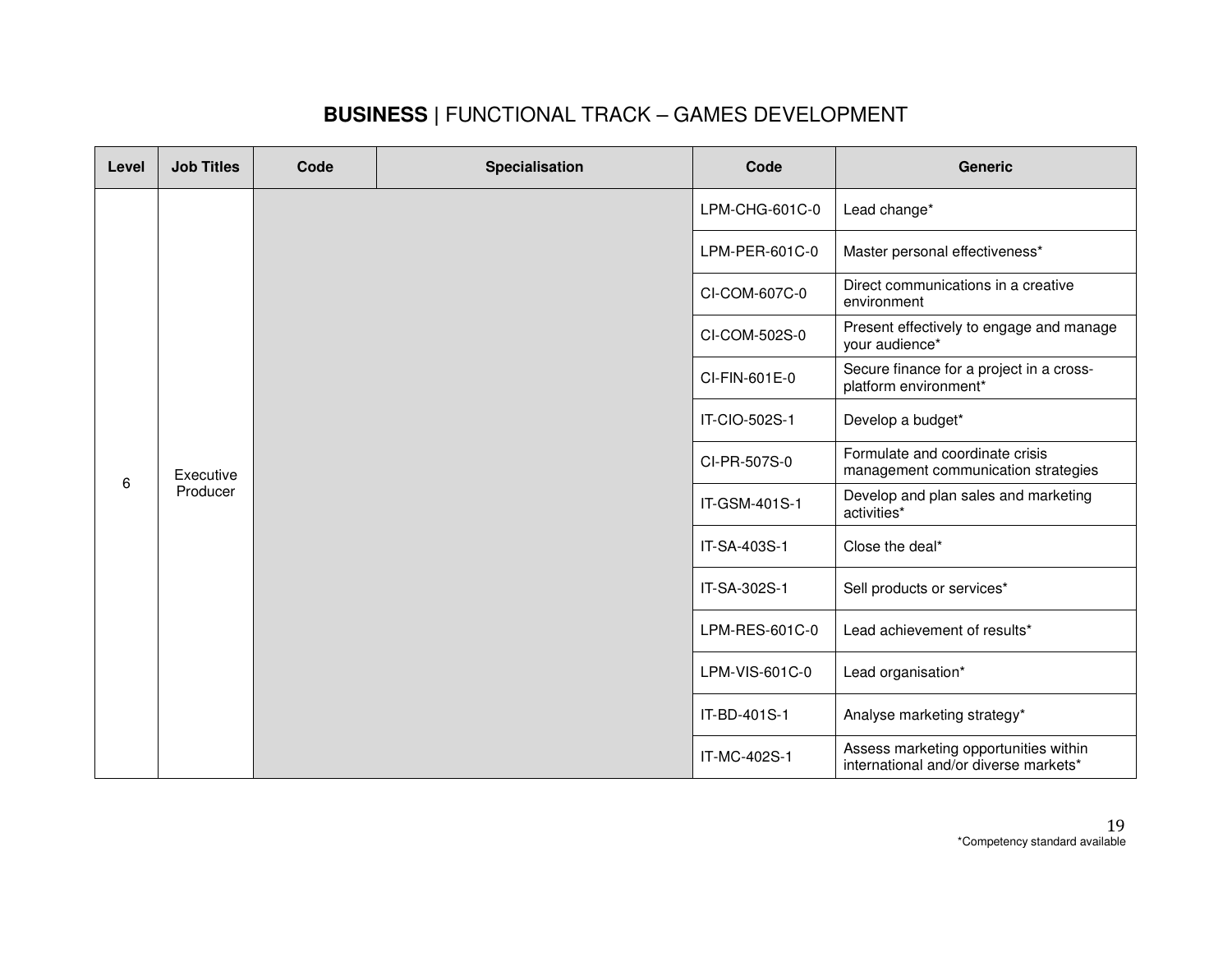### **BUSINESS |** FUNCTIONAL TRACK – GAMES DEVELOPMENT

| Level | <b>Job Titles</b> | Code | <b>Specialisation</b> | Code           | <b>Generic</b>                                                         |
|-------|-------------------|------|-----------------------|----------------|------------------------------------------------------------------------|
|       |                   |      |                       | IT-CIO-503S-1  | Develop strategic and action plans*                                    |
|       |                   |      |                       | LPM-CHG-501C-0 | Facilitate change*                                                     |
|       |                   |      |                       | CI-CI-501E-0   | Identify, implement and manage change<br>and innovation*               |
|       |                   |      |                       | IT-CIO-517S-1  | Review and plan for risk to business<br>solution providers*            |
|       |                   |      |                       | LPM-PER-501C-0 | Develop personal effectiveness*                                        |
|       | Game<br>Producer  |      |                       | CI-COM-501C-0  | Manage project communications                                          |
|       |                   |      |                       | CI-COM-502S-0  | Present effectively to engage and manage<br>your audience*             |
| 5     |                   |      |                       | CI-COM-508E-0  | Oversee communications in a creative<br>environment                    |
|       |                   |      |                       | CI-FIN-601E-0  | Secure finance for a project in a cross-<br>platform environment*      |
|       |                   |      |                       | IT-CIO-502S-1  | Develop a budget*                                                      |
|       |                   |      |                       | LPM-RLT-501C-0 | Foster business relationships*                                         |
|       |                   |      |                       | LPM-DEV-501C-0 | Engage people*                                                         |
|       |                   |      |                       | CI-PR-507S-0   | Formulate and coordinate crisis<br>management communication strategies |
|       |                   |      |                       | CI-PM-509C-0   | Manage project scope*                                                  |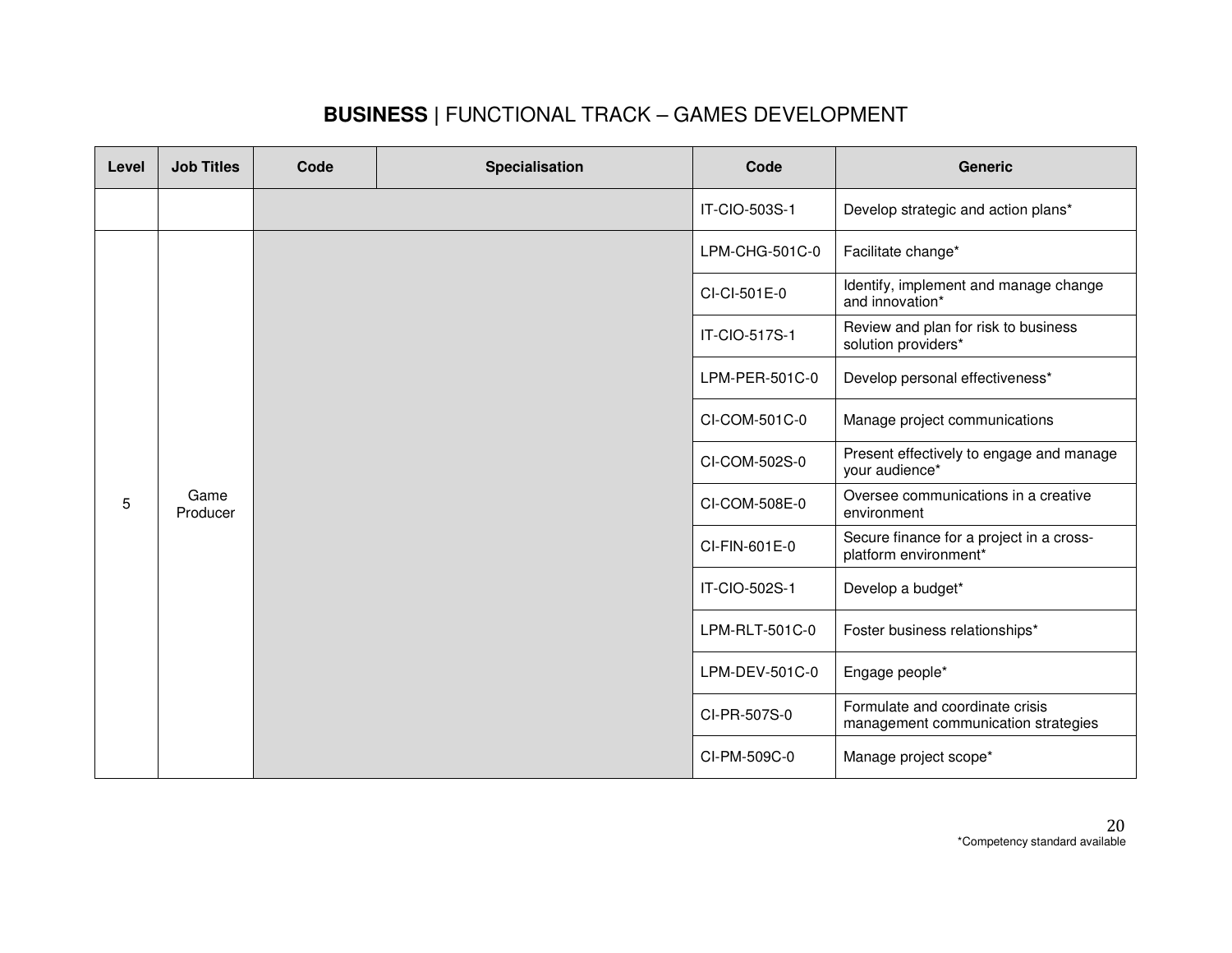### **BUSINESS |** FUNCTIONAL TRACK – GAMES DEVELOPMENT

| Level | <b>Job Titles</b> | Code | <b>Specialisation</b> | Code           | <b>Generic</b>                                                                 |
|-------|-------------------|------|-----------------------|----------------|--------------------------------------------------------------------------------|
|       |                   |      |                       | CI-PM-508E-0   | Manage project procurement                                                     |
|       |                   |      |                       | CI-PM-510E-0   | Manage project time                                                            |
|       |                   |      |                       | CI-PM-605C-0   | Direct the scope and integration of multiple<br>projects / programmes*         |
|       |                   |      |                       | IT-GSM-401S-1  | Develop and plan sales and marketing<br>activities*                            |
|       |                   |      |                       | IT-SA-403S-1   | Close the deal*                                                                |
|       |                   |      |                       | LPM-RES-501C-0 | Facilitate achievement of results*                                             |
|       |                   |      |                       | LPM-VIS-501C-0 | Lead managers*                                                                 |
|       |                   |      |                       | IT-BD-401S-1   | Analyse marketing strategy*                                                    |
|       |                   |      |                       | IT-MC-402S-1   | Assess marketing opportunities within<br>international and/or diverse markets* |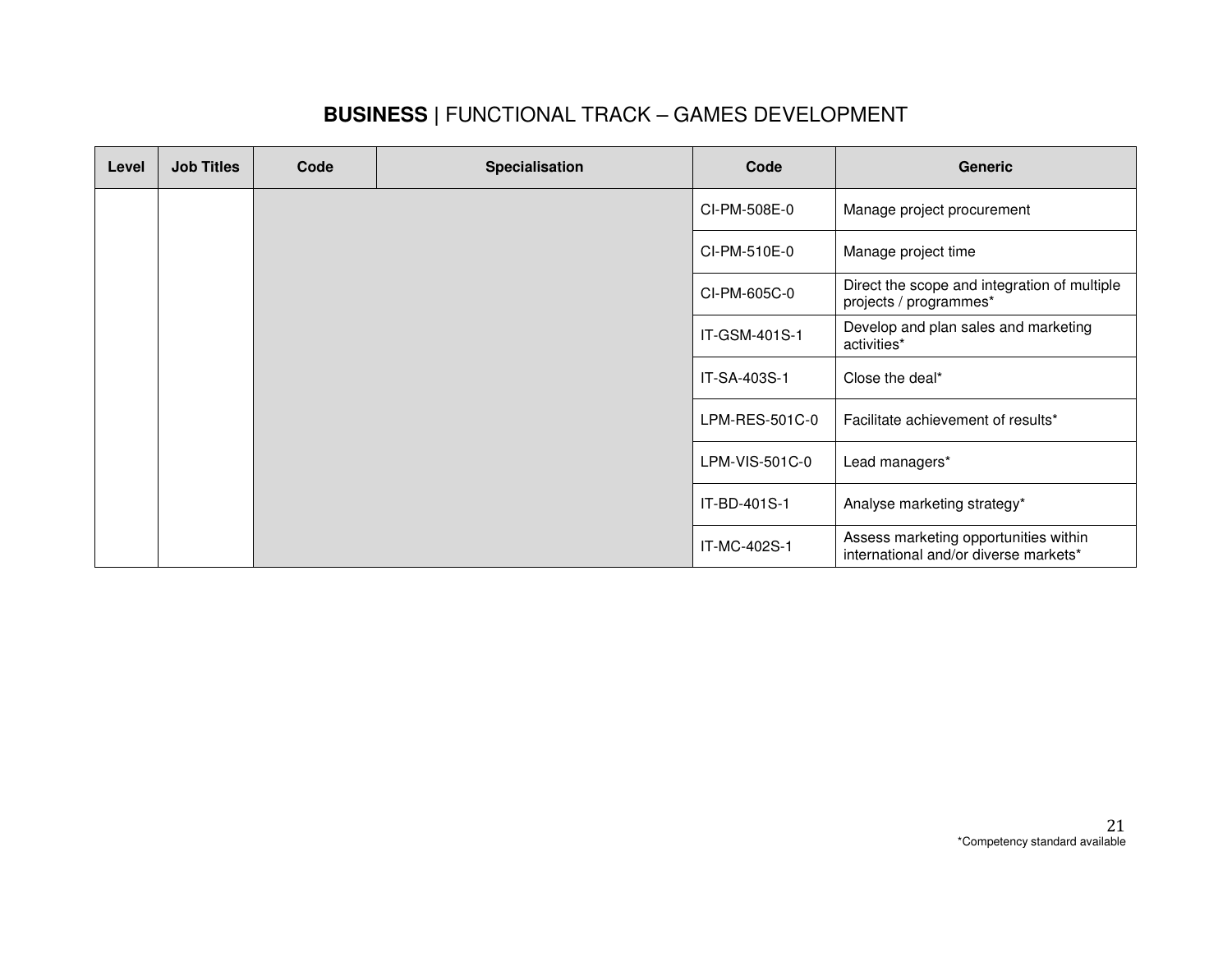# **TECHNICAL** | FUNCTIONAL TRACK

GAMES DEVELOPMENT **Competency Map**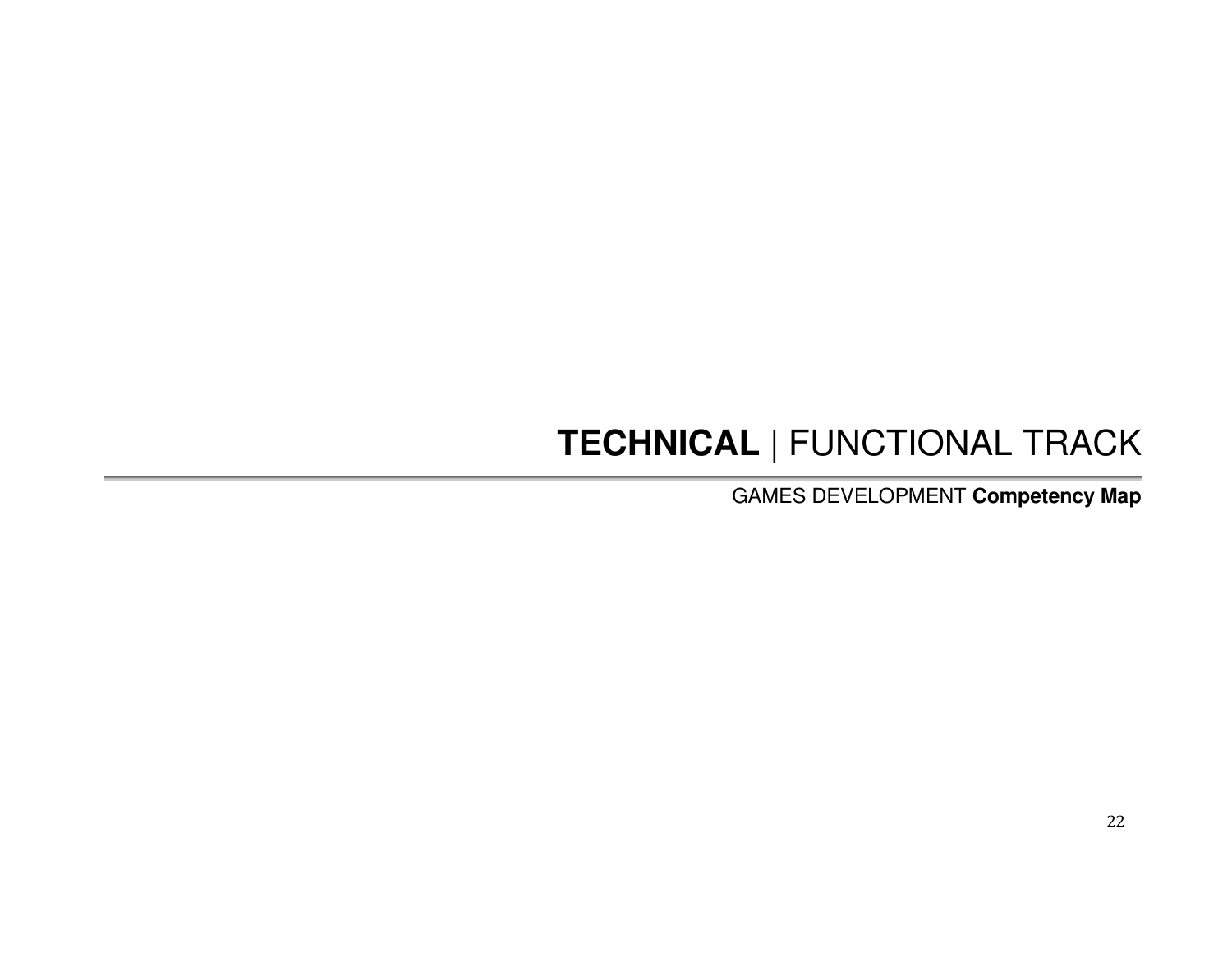| Level | <b>Job Titles</b>                                                 | Code            | Specialisation                                                                          | Code           | <b>Generic</b>                                                         |
|-------|-------------------------------------------------------------------|-----------------|-----------------------------------------------------------------------------------------|----------------|------------------------------------------------------------------------|
|       |                                                                   | CI-GD-601S-0    | Create concept paper*                                                                   | LPM-CHG-501C-0 | Facilitate change*                                                     |
|       |                                                                   | CI-GD-506S-0    | Analyse and develop the game UI design<br>through appropriate information architecture* | CI-CI-501E-0   | Identify, implement and manage change<br>and innovation*               |
|       |                                                                   | To be developed | Direct technical art solutions for the game                                             | IT-CIO-517S-1  | Review and plan for risk to business<br>solution providers*            |
|       |                                                                   |                 |                                                                                         | LPM-VIS-501C-0 | Lead managers*                                                         |
|       |                                                                   |                 |                                                                                         | LPM-PER-501C-0 | Develop personal effectiveness*                                        |
|       | Technical<br>Director /<br>Chief<br>Technology<br><b>Director</b> |                 |                                                                                         | CI-COM-501C-0  | Manage project communications                                          |
| 5     |                                                                   |                 |                                                                                         | CI-COM-508E-0  | Oversee communications in a creative<br>environment                    |
|       |                                                                   |                 |                                                                                         | IT-CIO-502S-1  | Develop a budget*                                                      |
|       |                                                                   |                 |                                                                                         | LPM-RLT-501C-0 | Foster business relationships*                                         |
|       |                                                                   |                 |                                                                                         | LPM-DEV-501C-0 | Engage people*                                                         |
|       |                                                                   |                 |                                                                                         | CI-PM-509C-0   | Manage project scope*                                                  |
|       |                                                                   |                 |                                                                                         | CI-PM-508E-0   | Manage project procurement                                             |
|       |                                                                   |                 |                                                                                         | CI-PM-510E-0   | Manage project time                                                    |
|       |                                                                   |                 |                                                                                         | CI-PM-605C-0   | Direct the scope and integration of multiple<br>projects / programmes* |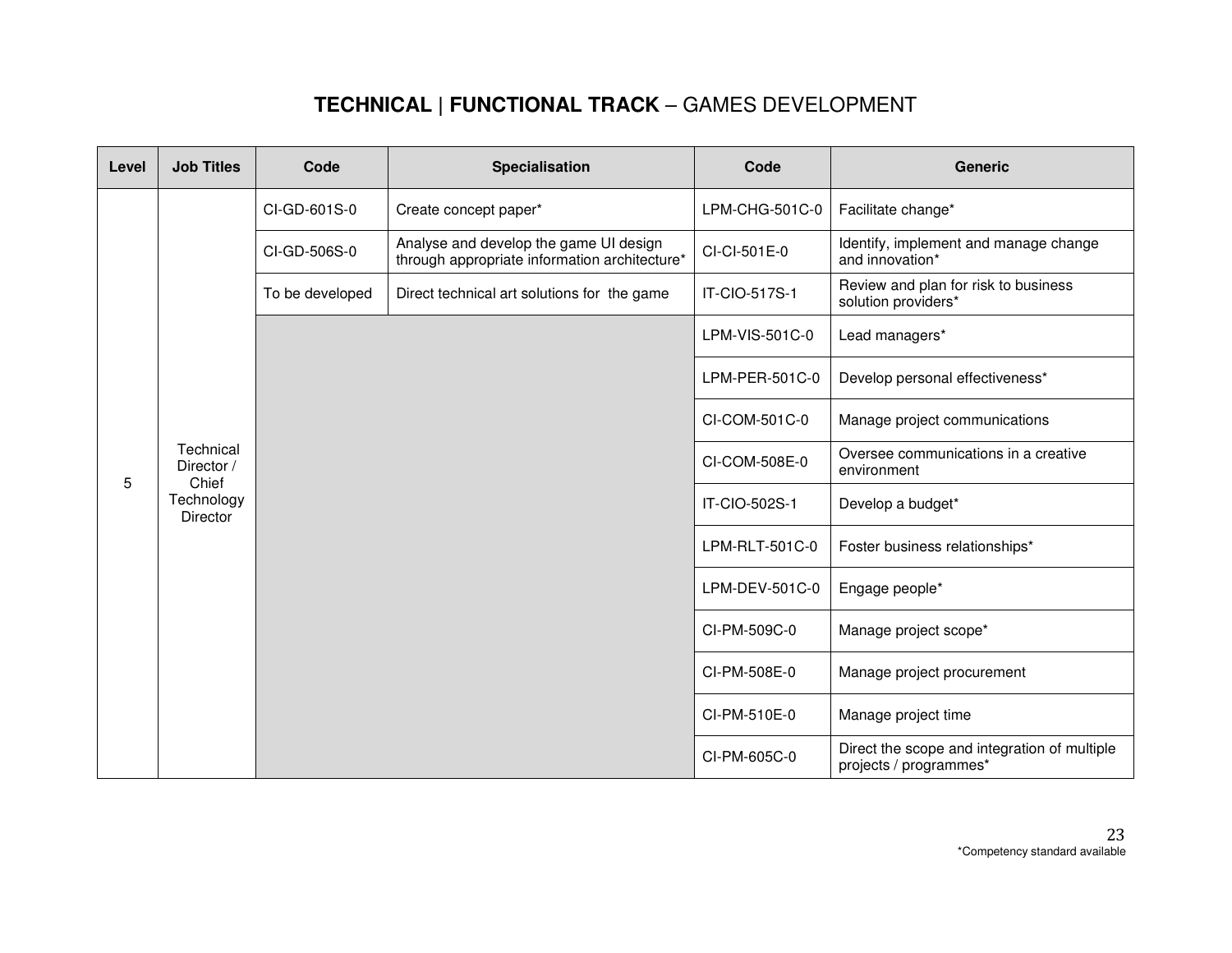| Level | <b>Job Titles</b>                   | Code            | <b>Specialisation</b>                                                                                            | Code             | <b>Generic</b>                                 |
|-------|-------------------------------------|-----------------|------------------------------------------------------------------------------------------------------------------|------------------|------------------------------------------------|
|       |                                     |                 |                                                                                                                  | LPM-RES-501C-0   | Facilitate achievement of results*             |
|       |                                     | To be developed | Design game software tools for use in<br>games creation for the production pipeline                              | $LPM-CHG-401C-0$ | Manage change*                                 |
|       | Lead Game<br>Programmer             | To be developed | Review design and implementation of the<br>layout and user flow of the player interface<br>(GUI or UI) of a game | CI-COM-403C-0    | Apply communications management<br>techniques* |
| 4     | / Senior<br>Programmer<br>/ Network | CI-GD-417S-0    | Develop and implement testing tools*                                                                             | LPM-RLT-401C-0   | Cultivate workplace relationships*             |
|       | Programmer                          | CI-GD-420S-0    | Modify and Maintain code for game engines*                                                                       | $LPM-VIS-401C-0$ | Lead team <sup>*</sup>                         |
|       |                                     | CI-GD-419S-0    | Modify and optimise graphics rendering*                                                                          | LPM-RES-401C-0   | Manage achievement of results*                 |
|       |                                     | To be developed | Review design and implementation of the<br>layout and user flow of the player interface<br>(GUI or UI) of a game | $LPM-CHG-401C-0$ | Manage change*                                 |
|       |                                     | CI-GD-415S-0    | Design game's economic system*                                                                                   | CI-COM-403C-0    | Apply communications management<br>techniques* |
| 4     | Lead Game<br>Designer /<br>Lead     | CI-GD-416S-0    | Document Game Design*                                                                                            | LPM-RLT-401C-0   | Cultivate workplace relationships*             |
|       | Scenario<br>Designer                | CI-GD-418S-0    | Research and develop game design*                                                                                | LPM-VIS-401C-0   | Lead team*                                     |
|       |                                     | To be developed | Review artificial intelligence behaviours for<br>games                                                           | LPM-RES-401C-0   | Manage achievement of results*                 |
|       |                                     | To be developed | Develop and implement core mechanics                                                                             |                  |                                                |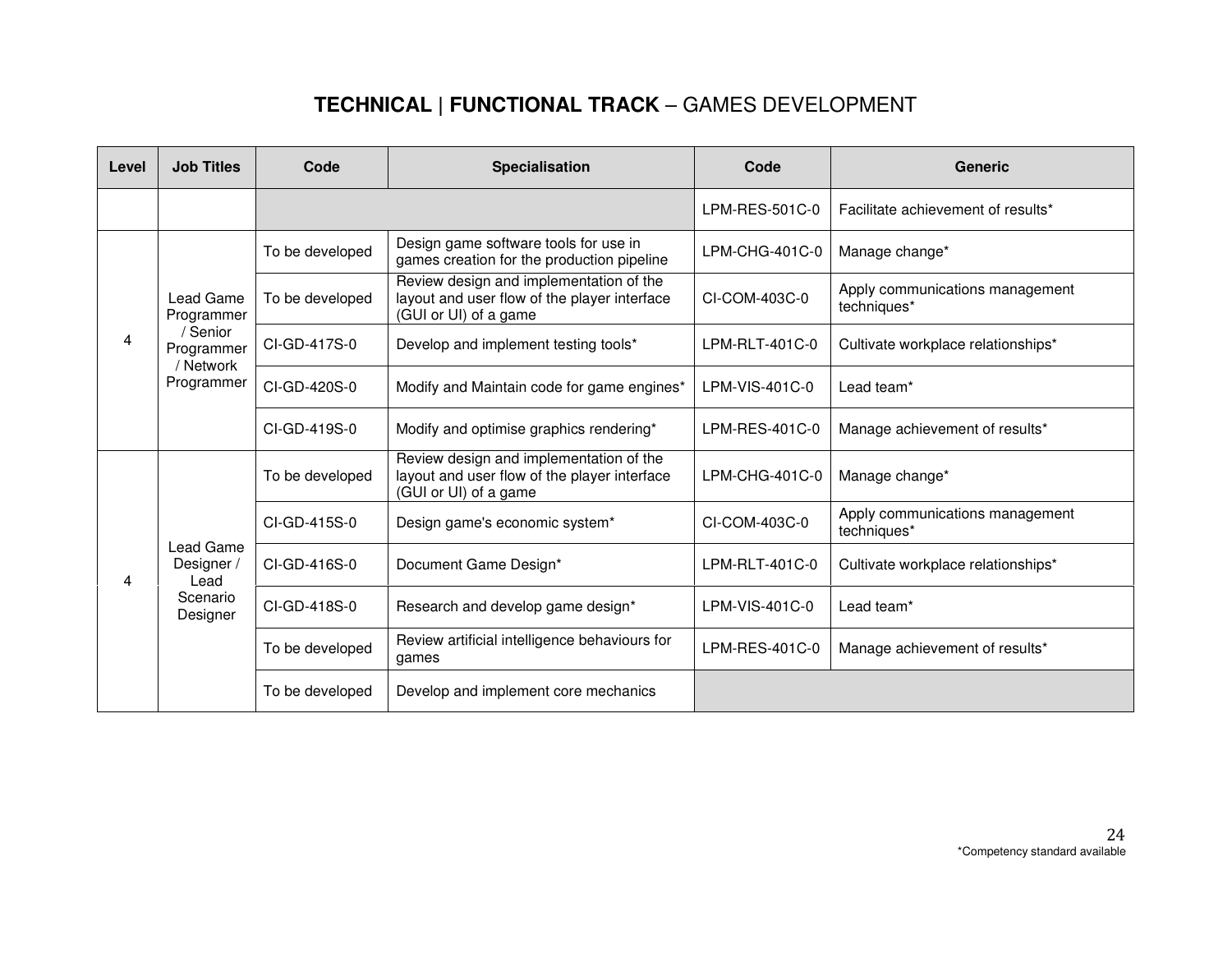| Level | <b>Job Titles</b>         | Code            | <b>Specialisation</b>                                 | Code           | <b>Generic</b>                                 |
|-------|---------------------------|-----------------|-------------------------------------------------------|----------------|------------------------------------------------|
|       |                           | CI-GD-417S-0    | Develop and implement testing tools*                  | LPM-CHG-401C-0 | Manage change*                                 |
|       |                           | CI-GD-414S-0    | Manage game quality and lead design in<br>testing*    | CI-COM-403C-0  | Apply communications management<br>techniques* |
| 4     | Lead QA/QA<br>/ Test Lead | To be developed | Review and report games to improve<br>game play       | LPM-RLT-401C-0 | Cultivate workplace relationships*             |
|       |                           | To be developed | Review usability of the game UI                       | LPM-VIS-401C-0 | Lead team*                                     |
|       |                           |                 |                                                       | LPM-RES-401C-0 | Manage achievement of results*                 |
|       | Localisation<br>Manager   | CI-GD-411S-0    | Adapt games to meet language and<br>cultural context* | LPM-CHG-401C-0 | Manage change*                                 |
|       |                           |                 |                                                       | CI-COM-403C-0  | Apply communications management<br>techniques* |
| 4     |                           |                 |                                                       | LPM-RLT-401C-0 | Cultivate workplace relationships*             |
|       |                           |                 |                                                       | LPM-VIS-401C-0 | Lead team*                                     |
|       |                           |                 |                                                       | IT-BD-401S-1   | Analyse marketing strategy*                    |
|       |                           | CI-GD-334S-0    | Maintaining MMOG communities *                        | CI-COM-403C-0  | Apply communications management<br>techniques* |
| 4     | Community                 | CI-GD-236S-1    | Provide assistance to gamers*                         | LPM-RLT-301C-0 | Build team relationships*                      |
|       | Manager                   |                 |                                                       | LPM-DEV-301C-0 | Encourage people*                              |
|       |                           |                 |                                                       | LPM-VIS-301C-0 | Support team*                                  |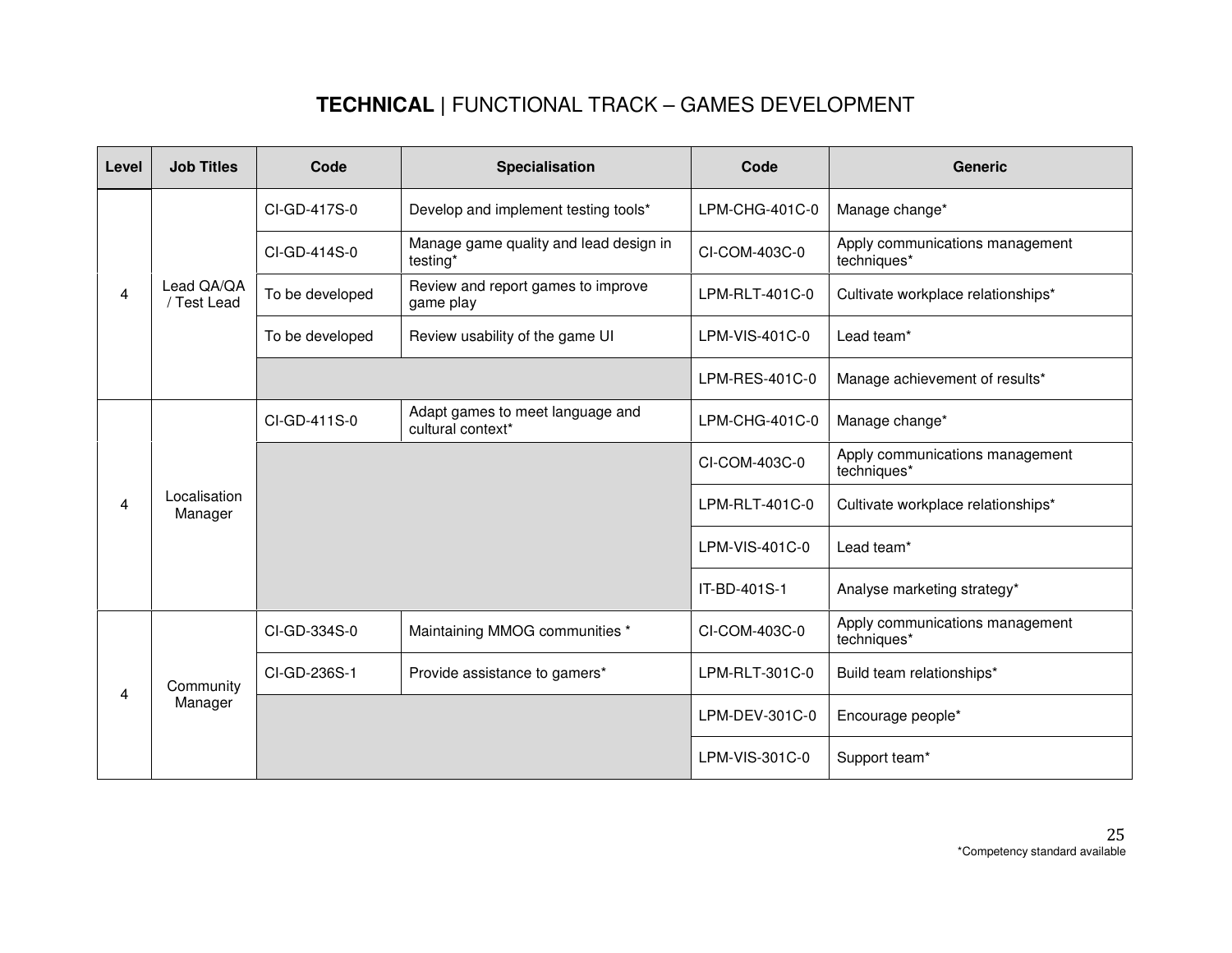| Level | <b>Job Titles</b>     | Code          | <b>Specialisation</b>                                      | Code           | <b>Generic</b>                                   |
|-------|-----------------------|---------------|------------------------------------------------------------|----------------|--------------------------------------------------|
|       |                       | IT-IS-303S-1  | Action and complete change requests*                       | CI-COM-403C-0  | Apply communications management<br>techniques*   |
|       |                       | IT-IS-316S-1  | Connect internal hardware components*                      | LPM-RLT-301C-0 | Build team relationships*                        |
|       |                       | IT-IS-404S-1  | Implement system software changes*                         | LPM-DEV-301C-0 | Encourage people*                                |
|       |                       | IT-IS-316S-1  | Connect internal hardware components*                      | LPM-VIS-301C-0 | Support team*                                    |
|       |                       | IT-IS-306S-1  | Maintain equipment and software in working<br>order*       | IT-IS-406S-1   | Establish business continuity processes*         |
|       |                       | IT-IS-403S-1  | Implement maintenance procedures*                          | IT-CIO-513S-1  | Manage innovation and continuous<br>improvement* |
|       | Systems               | IT-IS-305S-1  | Locate equipment, system and software<br>faults*           |                |                                                  |
| 3     | Administrator /<br>IT | IT-IS-401S-1  | Complete equipment/software upgrades*                      |                |                                                  |
|       | Administrator         | IT-SS-301S-1  | Install and configure new hardware and<br>system software* |                |                                                  |
|       |                       | IT-SS-302S-1  | Apply system patches and updates*                          |                |                                                  |
|       |                       | IT-IS-313S-1  | Provide system administration*                             |                |                                                  |
|       |                       | IT-IS-412S-1  | Support system software*                                   |                |                                                  |
|       |                       | IT-IS-411S-1  | Optimise system performance*                               |                |                                                  |
|       |                       | IT-CIO-509S-1 | Implement new technologies for business*                   |                |                                                  |
|       |                       | IT-CIO-519S-1 | Conduct research to evaluate new<br>technologies*          |                |                                                  |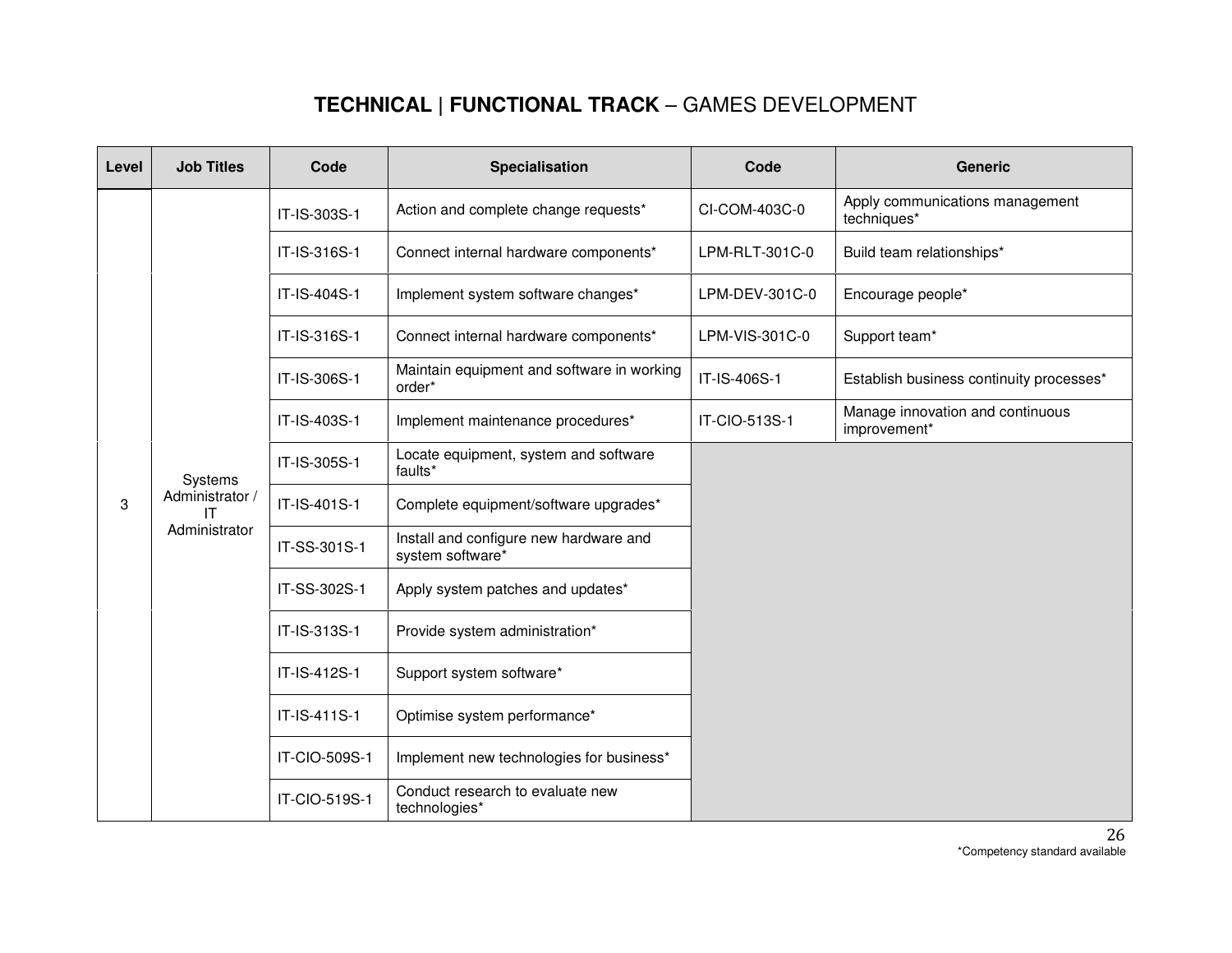| Level | <b>Job Titles</b> | Code          | <b>Specialisation</b>                                       | Code | <b>Generic</b> |
|-------|-------------------|---------------|-------------------------------------------------------------|------|----------------|
|       |                   | IT-CIO-301S-1 | Evaluate vendor services, products and<br>equipment*        |      |                |
|       |                   | IT-CIO-517S-1 | Review and plan for risk to business<br>solution providers* |      |                |
|       |                   | IT-CIO-402S-1 | Develop a feasibility report*                               |      |                |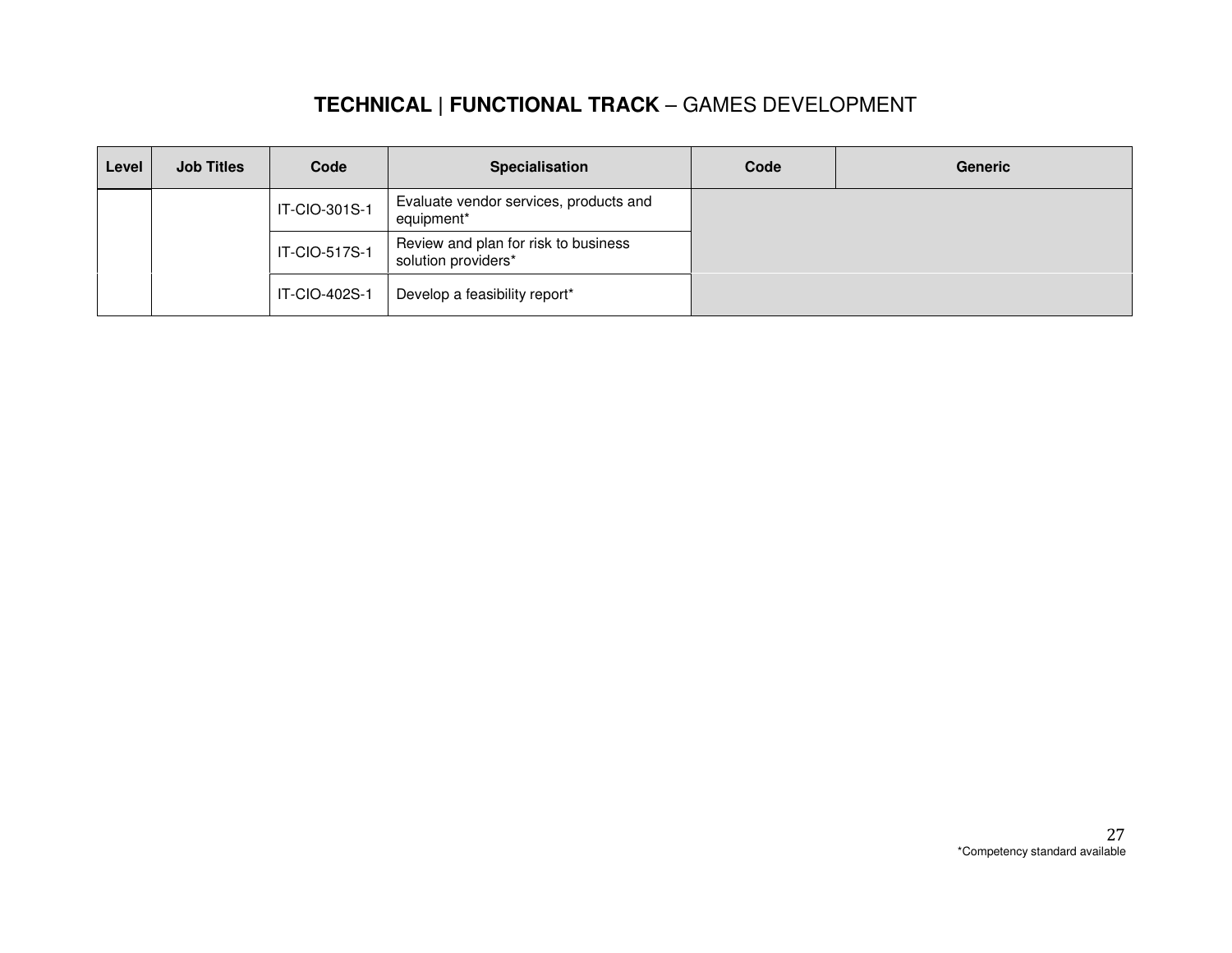| Level | <b>Job Titles</b>                            | Code            | <b>Specialisation</b>                                                                              | Code           | <b>Generic</b>                                 |
|-------|----------------------------------------------|-----------------|----------------------------------------------------------------------------------------------------|----------------|------------------------------------------------|
|       | Game<br>Programmer                           | CI-GD-327S-0    | Create or modify game software tools for<br>use in games creation*                                 | CI-COM-403C-0  | Apply communications management<br>techniques* |
|       | Game<br>Scripter /<br>Event<br>Programmer /  | CI-GD-324S-0    | Design and implement the layout and user<br>flow of the player interface (GUI or UI) of a<br>game* | LPM-RLT-301C-0 | Build team relationships*                      |
|       | <b>Battle</b><br>Programmer /                | To be developed | Edit code for game engines                                                                         | LPM-DEV-301C-0 | Encourage people*                              |
|       | Combat<br>Programmer                         | CI-GD-331S-0    | Review and test game source code to find<br>and repair errors*                                     | LPM-VIS-301C-0 | Support team*                                  |
|       | Gameplay<br>Programmer<br>AI                 | CI-GD-240S-1    | Optimise the Computing Environment for<br>Games Development*                                       |                |                                                |
|       | Programmer /<br><b>SA</b>                    | CI-GD-238S-1    | Apply Basic Mathematical Concepts in<br>Game Programming*                                          |                |                                                |
| 3     | Programmer /<br><b>Tools</b><br>Programmer / | CI-GD-321S-0    | Scripting artificial intelligence behaviours for<br>games*                                         |                |                                                |
|       | Engine<br>Programmer /                       | IT-DD-302S-1    | Build a graphical user interface (GUI)*                                                            |                |                                                |
|       | Physics<br>Programmer<br>Sound               | IT-DD-305S-1    | Develop program*                                                                                   |                |                                                |
|       | Programmer /<br>UI                           |                 |                                                                                                    |                |                                                |
|       | Programmer /                                 |                 |                                                                                                    |                |                                                |
|       | System<br>Programmer /                       |                 |                                                                                                    |                |                                                |
|       | Graphics                                     |                 |                                                                                                    |                |                                                |
|       | Programmer /                                 |                 |                                                                                                    |                |                                                |
|       | Communicati                                  |                 |                                                                                                    |                |                                                |
|       | ons                                          |                 |                                                                                                    |                |                                                |
|       | Programmer /<br>Porting                      |                 |                                                                                                    |                |                                                |
|       | Programmer                                   |                 |                                                                                                    |                |                                                |